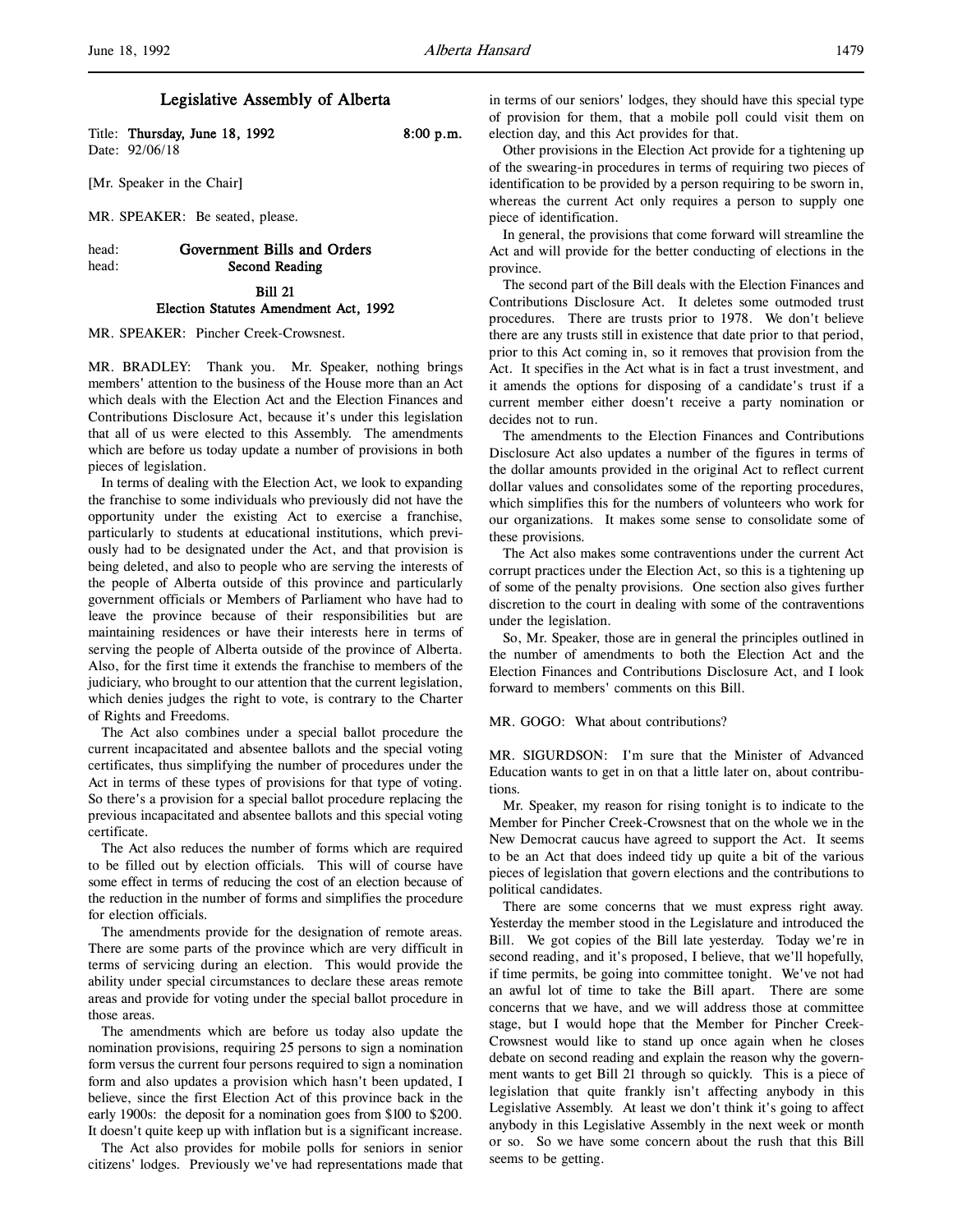Again, Mr. Speaker, what we'll do is address in committee stage the specifics with a couple of amendments that we've got to date, and we'll see if we can get the government to agree and concur with the amendments that we bring forward.

MR. SPEAKER: Westlock-Sturgeon.

MR. TAYLOR: Thank you, Mr. Speaker. I'd like to echo the words of the NDP for a bit. To go through this in detail is a bit of  $a \ldots$ 

AN HON. MEMBER: Can't you think for yourself?

MR. TAYLOR: Somebody says: can't I think for myself. [interjections] It's really comical, Mr. Speaker, to hear the blackbottomed kettle over there making all those little bubbling noises. However, we'll go on.

The Act has just been introduced, and seeing that it is something that involves the public much more than many others and in this day and age of electoral reform, I think the haste with which the government seems to be trying to put it through is a bit unseemly, maybe obscene, when one realizes for instance that there are two by-elections in the offing, in Three Hills and Calgary-Buffalo. One of the changes they're suggesting, one of the clauses – I believe it's 122, where it's in conflict with the Legislature. What it does is allow the government to delay the by-election in Calgary-Buffalo, as far as I can see, another 10 days or maybe two weeks. As far as I can see, too, it's rather inevitable that they're going to get their comeuppance, but I guess they would want to delay it. That may be one of the reasons they're trying to rush things through.

#### 8:10

The other area that bothers me somewhat – I think the Member for Little Bow might be qualified to speak some on this too – is that there should be limits to our campaigns. [interjection] Well, we spent a lot of money down there, and so did your party. The money could be a lot better used in some other area than winning elections. As you know, if one party puts in \$30,000, \$40,000, \$50,000, the other party has to put in \$40,000 or \$50,000. [interjections] I don't think our society today and our public likes the idea of an Election Act that has no upper limits at all.

#### MR. SPEAKER: Order please.

MR. TAYLOR: Thank you, Mr. Speaker. They did turn their heads sideways, and I could read what was being held up behind them, so it's all right.

One of the things that I think the public gets concerned about today is the inordinate amount of spending that goes into advertising and electioneering. Now, I don't think it's necessary. I think a great deal of the public doesn't. Here we have an opportunity, Mr. Speaker, when we're overhauling the Election Act, to put a limit, and the limit could be on so much per voter on the last census. I would think that this would be a wonderful opportunity to put a limit in election Acts on what they could collect. I think the idea of having donations deductible from your provincial income tax is all right, but seeing that the public is paying, those moneys – in the \$40,000 range in Little Bow; all three parties together came close to a hundred thousand dollars – are deductions from the provincial parties' coffers. In other words, the taxpayers are paying indirectly because of the deductions.

I see that the Member for Rocky Mountain House is quite surprised. He might be surprised how much he has to dig up,

too, to try to stay alive in the next election. Things have changed out there. No more getting your mother-in-law and the mayor to sign up and get a blue and orange card, and you're automatically elected. You're going to have to fight like Hades just to save your deposit. So remember this next time: that \$40,000, \$50,000, \$60,000 per election is coming out of the taxpayers' pocket, not your pocket, not the Tory pocket or the Liberal pocket, because the donators are taking off the deduction. Now, I think that the hon. Member for Pincher Creek-Crowsnest – I don't know if he'll have a riding the next time around – should have the courage to at least come out and try to put some limits on it, because what we're doing is gouging the taxpayer to spend high amounts of money to get ourselves elected to then, of course, vote ourselves some more money.

I think, Mr. Speaker, that this unseemly rush – we're going to try two readings today, probably a third reading in the next couple of days – ill befits a government that's in its last throes of staying in power, trying to juggle the Act so that they can delay byelections and at the same time continue to hose the general taxpayer to keep paying money for campaign funds.

MR. LUND: You can't even give away many memberships.

MR. SPEAKER: Order please. Do you wish into the debate, Rocky Mountain House? [interjection] Good. Then thank you. Vegreville.

MR. FOX: Thank you, Mr. Speaker. He's adding to it.

It's interesting, just in opening comments on the Election Statutes Amendment Act, that the hon. Member for Westlock-Sturgeon alludes to candidates' deposits. The issue of candidates' deposits reminds me of a little story about the Edmonton-Strathcona by-election, where the high-profile, touted, much vaunted Liberal candidate did not get her deposit back in that byelection, even though the hon. leader of the Liberal party is a resident in that constituency. Their candidate finished third in the poll that he lives in. That's all history. We're looking to the future here, and that's why the Member for Pincher Creek-Crowsnest introduced Bill 21.

As my hon. colleague the Member for Edmonton-Belmont indicated, it's our intention to support the Bill. I, too, share his concern about the practice generally of dropping a Bill that has literally dozens of sections and several of them quite technical on members' desks one day and expecting us to be able to debate it properly the next. Now, fortunately we're a very versatile, capable, experienced opposition, and we tend to do a more than adequate job with these sorts of things. As a practice I think it would behoove the government to allow a little bit more time between introduction of the Bill and second reading so that a proper consultation can be done. Maybe there would be an opportunity to exchange some ideas about possible amendments in advance so that the government would be able to give serious consideration to amendments that might come forward from the opposition.

I think the principle of this Bill is that we make some improvements to some election statutes: the Election Act, the Election Finances and Contributions Disclosure Act. The reason for that is because I think we realize as hon. members that we have to be diligent and vigilant in our attempts to preserve our democratic system, Mr. Speaker, that democracy, though many of us take it for granted, many people in this country tend to . . .

MR. SPEAKER: Order please, hon. members. It's not quite committee stage yet.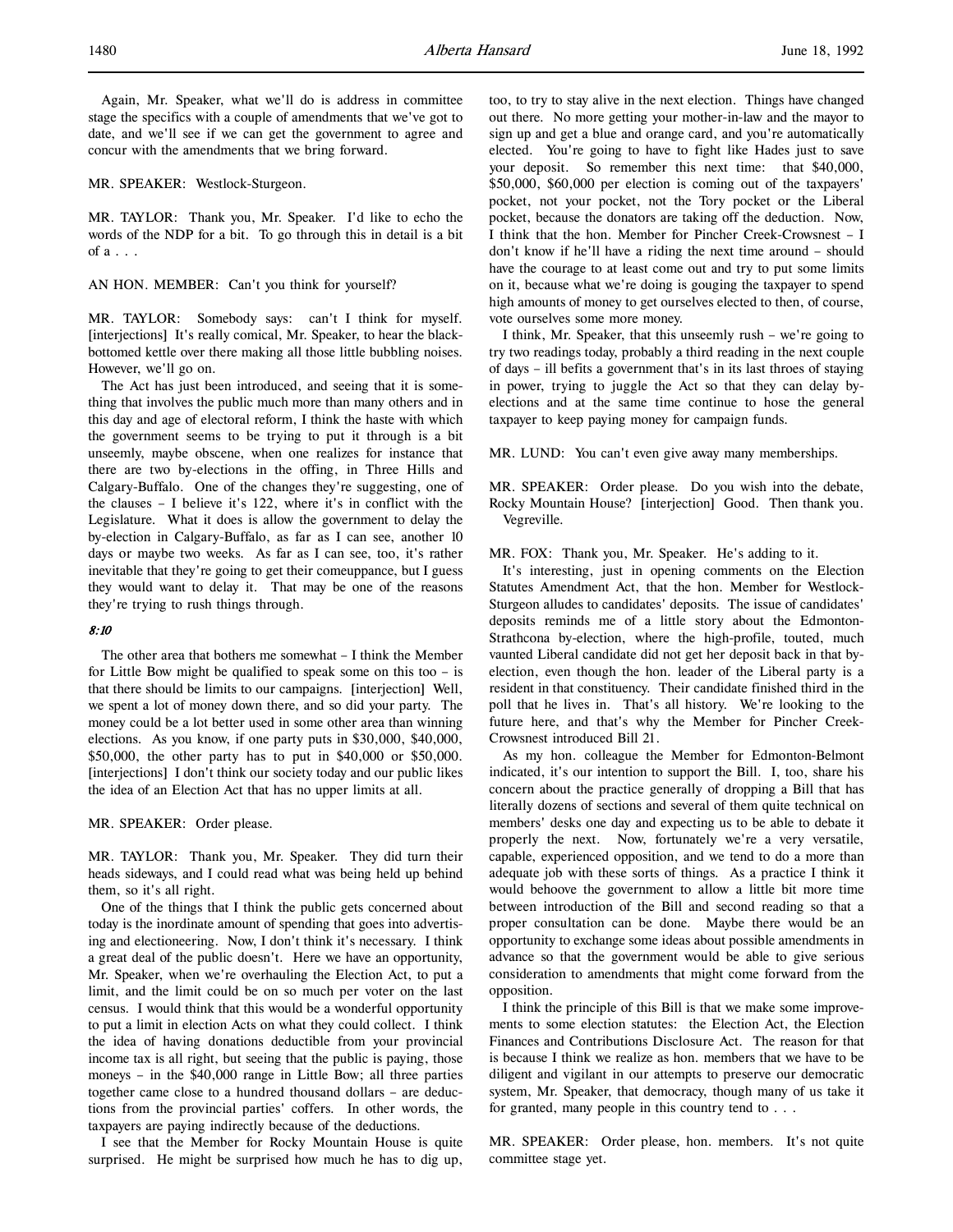MR. FOX: People tend to take the freedoms that we enjoy historically in this country for granted. We need to be reminded from time to time that democracy is a fragile and precious freedom and that if we don't use it, we run the risk of losing it. A lot of the things in this Bill have to do with the extension of franchise, what we need to do to encourage people's participation in the electoral process, make sure they have a chance to participate, have their say and feel like they've been a part of the decisions that are made with respect to their lives and their communities.

I think it's instructive for us to look to other jurisdictions from time to time when considering what we want to do here. I would like to recall, if only briefly, a conference that I went to with our Chief Electoral Officer, the COGEL Conference, Council on Governmental Ethics Laws. It was a very instructive experience, Mr. Speaker, having a chance to meet with legislators not only from other provinces in Canada but from states in the United States and some international delegates as well. Interestingly enough, members of the Lortie commission, the federal commission studying electoral reform, including the Chair, were at that conference as well. So there was a lot of important discussion going on about the process of election, the conduct of elections, the registration of voters, the role of advertising and lobby groups in the process of the election, and a lot of discussion about the actual process of election finance: how are contributions monitored, what's onside and offside, how are campaigns financed, and how do we keep track of the activities of candidates individually and of political parties? It was very instructive.

I want to recount a few anecdotes because I think it's important in considering the principle of this Bill. Talking to legislators in the United States – now, theirs is a system that many people tend to idolize, that they've got a lot to teach us. Certainly they do with respect to regularly scheduled elections so that everybody knows when the election's going to be called. There's no weighted advantage given to the governing party, who can decide when or when not to call an election by surprise. Everyone knows when it is, everyone targets that date, and the government's agenda is not so vulnerable to being politicized as a result. So there are some good things there.

A conversation I had with a legislator from the state of Florida was particularly instructive, because in that jurisdiction, as in many in the United States, in order to be eligible to vote, electors have to be registered. They have to actively register themselves in order to be eligible to vote, whereas in Alberta we enumerate the voters. We go around and try and register them, and if we miss them, if they fall through the cracks as it were and they're not enumerated on election day, we have a process . . . [interjection] If the Member for Vermilion-Viking wants to participate in the debate, he's welcome to.

The issue here is about registration of voters, and in our situation we enumerate voters. We encourage their participation, and if for some reason they're not enumerated and registered on the voters' list, they can go and be sworn in at the polls. Certainly this Act enhances that process, makes it easier for people to be enumerated, get their name on the list, and take part. In the States, as I said, you have to actively seek out registration. In the state of Florida he said that approximately 50 percent of the people who are eligible to vote bother to register. So you immediately eliminate half of the eligible voters in the state of Florida because they don't bother to register to vote, and the state shows no particular interest in registering them through an enumeration process like we have here.

#### 8:20

Well, then you look at the voter turnout in that jurisdiction, and you find a voter turnout of about 20 percent. Twenty percent of the 50 percent who register bother to vote in a gubernatorial election, for a state governor, for example. Doing the math quickly, people can see that of all of the eligible voters in the state of Florida, that means 10 percent of the people in a most recent election actually participated by going out and exercising their franchise. To me, I find that a frightening kind of approach to democracy. Obviously people aren't encouraged to participate. They don't see much reason to exercise their franchise. They don't get involved, and as a result, what are supposed to be democratic decisions are in fact decisions made by a very small group of people.

Taking it one step further, if you want to think of a race between two people for the governor's chair, if one candidate gets 60 percent of the vote and the other gets 40 percent, doing our math again, if only 10 percent of the people who are technically eligible to vote in the state of Florida voted, well, then you've got 6 percent of the people in that state having chosen who's going to be the governor and literally run that state for the next several years. It's not a very healthy situation at all.

I told this gentleman that in Alberta we had a voter turnout of over 50 percent in the last election. That's 50 percent overall; that's not just 50 percent of people who may be eligible to vote had they registered. We're ahead of them 50 percent to 10 percent in terms of participation. When I told him that in the Vegreville constituency, for example, we had a voter turnout of 75 percent in the last election, highest in the province by far, it sounded like a revolution to him. He could not believe that that many people would take an interest in exercising their franchise at election time.

So I think we've got a good system here, basically a sound system, and we've got to work hard to preserve the integrity of that system to make sure that Albertans are encouraged to participate in the process and in fact do. However, I think we've got a long way to go before we can feel comfortable that we're accomplishing that objective.

The other thing that I want to point out to hon. members is that in this particular jurisdiction of Florida – and he said that it applied to many other states and indeed the federal jurisdiction in the United States – odds are greater that you'll die in office than you'll be replaced. The advantage to the incumbent is overwhelming. In some elections the turnover might only be between 3 and 5 percent in a given election. If you're the incumbent, you win time after time after time after time. When I told him in our jurisdiction, even when we've got a majority government that's been in place for a few years, that regularly 30, 40 percent of the people change at election because they're either defeated at a nomination or defeated at election time or retire on their own, again that sounded to him almost revolutionary. He could not believe or envision that there would be that much turnover, yet we take that for granted. So there is a substantial amount of renewal in our political system that we'd do well to recognize because it speaks well for the integrity, for the history, for the record of the British parliamentary system, the system that we work with in this province and try to improve.

I'll be very interested in speaking in some detail in reference to specific sections in part 2 of this Bill with respect to the Election Finances and Contributions Disclosure Act, Mr. Speaker. I think those are very important areas for us to deal with: as well, the rules that govern the contributions of individuals to campaigns, the way that we keep track of people's contributions, and the way we control to the greatest degree possible the expenditure of money, a.k.a. the influence of results during elections. I've had some experience with the Election Finances and Contributions Disclosure Act having acted as the finance officer for the Vegreville constituency from 1976 to 1979 and working closely with the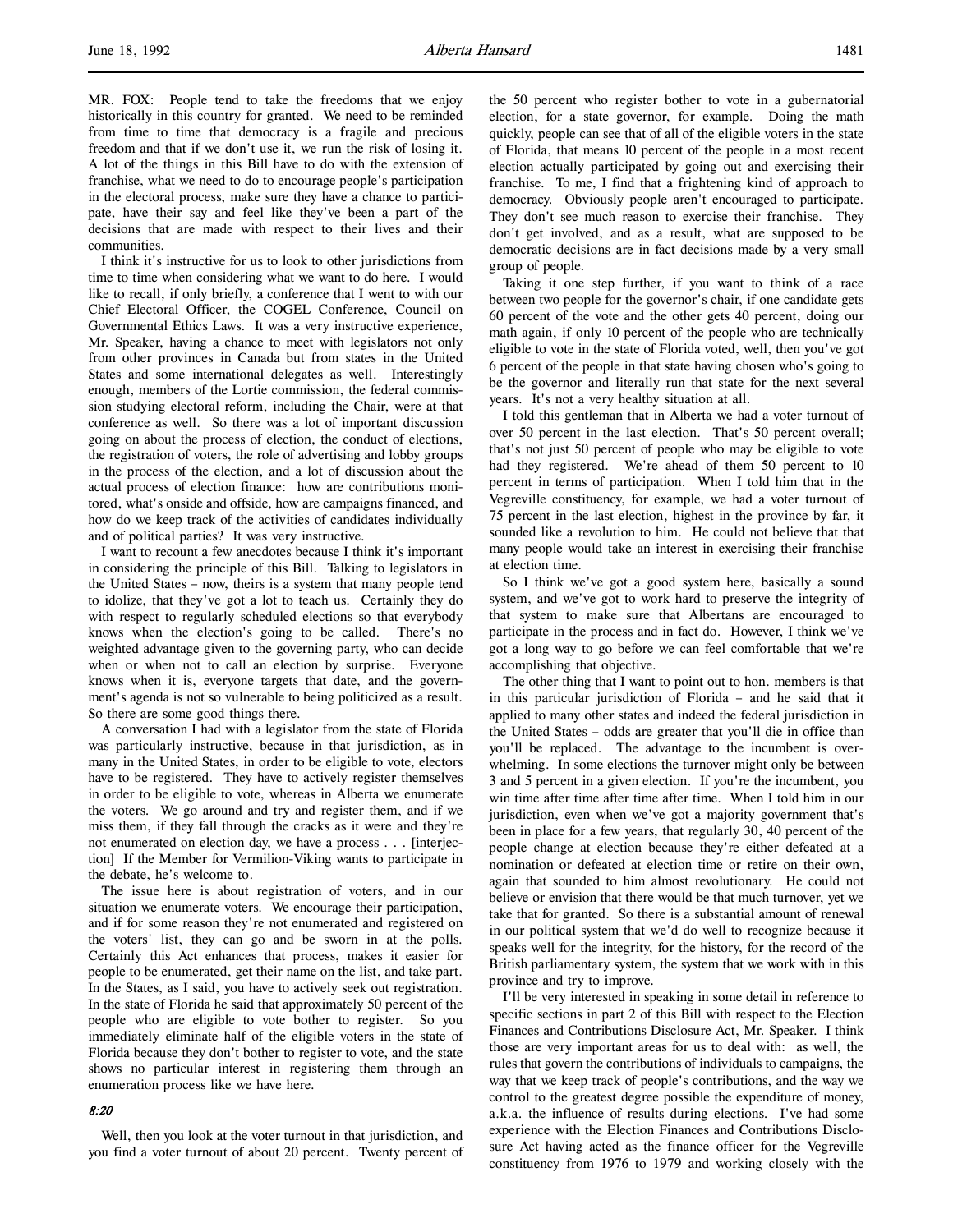In terms of the principle of our Act, we have a system where we set limits on individual contributions. People can contribute to political parties. If it's greater than – it was \$40 in a given fiscal year – then it has to be noted as a contribution, whether that's in cash or in kind, and if it's over \$375 in a calendar year, it has to be recorded by name, identified on the record. There are likewise limits to the amount that people can contribute to parties in a given year. The amounts are governed with respect to contributions to candidates and parties during election time. So that's how we control it here in Alberta. Other jurisdictions have other models for that as well. Some would put strict limits on the amount of money that can be spent. That's the case with the federal elections in Canada.

There are some jurisdictions that have moved to a system, Mr. Speaker, where they ban any contributions to a candidate or campaign from any other than individual contributors. It's done in a lot of jurisdictions in the United States right now. That means that political action committees, lobby groups, corporations, trade unions, and co-operatives cannot make donations to political campaigns, only individual voters can.

It's difficult to administer in some ways, but there's a lot of merit to it, because you can be sure that every penny that goes into and is spent in a campaign comes directly from someone who is expressing their support for, you know, that candidate or that campaign. It would be difficult to envision that in Alberta in our current situation given the amount of funding that comes from corporate sources for, well, three parties in Alberta: the Liberals, the Conservatives, and of course, the Reform Party running federally. Anyway it is a model that people might want to think about in terms of exercising real scrutiny over what money comes into and is spent in a campaign and making sure that in the longterm future we preserve the integrity of our system to make sure that it is in every way possible above the influence of particular groups of people or organizations or corporations with axes to grind.

One of the things that you have to do if you're going to have that kind of system, and members might want to think about it, is do a much more careful job, a scrupulous job of identifying those individual contributors to make sure that you don't have a corporation merely giving out \$500 to each of a hundred employees and telling them to give that money to a particular campaign. So jurisdictions develop ways of identifying not only the name of the contributor, his or her address, place of employment, but they go through and try and cross-reference and find out if there's any hanky-panky going on.

My last comment, Mr. Speaker, would be with respect to commencement of the Act. It does note that the Act comes into force on proclamation. Now, that's a common inclusion in Bills. Sometimes they come into force on Royal Assent; sometimes they come into place upon proclamation. I'd like the sponsoring member, the hon. Member for Pincher Creek-Crowsnest, to indicate to us in his comments, if he would, if it's the government's intention – assuming this Act goes through second reading, committee, third reading, and Royal Assent in the next few weeks – to proclaim the Act immediately, posthaste, so that the provisions of the Act would be in place for the upcoming by-elections that they seem to be reluctant to call but that have to be called because of the laws that we have in this province. I'm interested in knowing. It may be that there are some technical sections in the Act that couldn't be proclaimed until we've got, you know,

the bureaucracy up to speed in terms of implementing the Act, but then it may be possible, for example, to proclaim sections of the Act like the government did with the Conflicts of Interest Act, which created and empowered the office of the Ethics Commissioner, where you proclaim as much of the Act as you need to to facilitate the task at hand. So I hope the member would have some comments in that regard and look forward to further debate on the Bill.

### 8:30

MR. SPEAKER: The Minister of Advanced Education.

MR. GOGO: Thank you, Mr. Speaker. I wanted to make just two or three brief comments on Bill 21 following comments hon. members have made, and I, too, will listen closely to the sponsor of the Bill.

Clearly, Mr. Speaker, what we're doing with this Bill is traditional. After each election there are generally amendments to the Election Act to make it easier for the voting public to vote, make people aware of the fact there are elections.

The Member for Vegreville very clearly pointed out the great discrepancy between the American system and the Canadian system. One major point he left out. Obviously he's seen the American ballot, if he's been to California. There are at least 400 or 450 tick marks required. In fairness, we are so far ahead of anybody else in terms of the ballot used in Canada.

Mr. Speaker, in making people aware, obviously Bill 21 was named 21 for a specific reason. That's the age at which you have to be in this province to vote. The Member for Pincher Creek-Crowsnest deliberately – now I've got members' attention. I wondered if anybody would be aware of that.

The Member for Westlock-Sturgeon, Mr. Speaker, seemed to make a major issue out of what in effect is part 2 of Bill 21, and that's with regard to contributions. I noticed no compunction whatsoever when the federal Liberal leadership was on where people were donating money and writing it off their income tax not for representatives to be elected to represent them, simply to run for the leadership. For some reason it was fine with the member at that time based on the candidate he was supporting, but now it's not fair when you make contributions to elect people to represent you. I don't understand the difference.

I had two or three brief questions to ask the sponsor, Mr. Speaker, although I'm a member of government and I suppose I should know. On page 12 with regard to section (2), I assume that a telecopier by definition is a facsimile. I don't know that. Maybe the sponsor could mention that.

We've all learned, Mr. Speaker, that not everybody has a driver's licence and not everybody's a senior citizen and not everybody belongs to Alberta health care. So it's encouraging to see that the sponsor is saying: if none of those pieces of identification exist, then any two that are acceptable to someone would be accepted. In the last election there were constituents of mine who couldn't vote because they didn't have a health care card, they didn't have a driver's licence, and they certainly weren't senior citizens. I think that's very progressive.

The hon. Member for Vegreville referred to mandatory voting based on the inference of mandatory voting, and I would encourage him to recognize that what we want to do is encourage people not to mandate that they vote. We don't want to get into the Australian system of having to have a bureaucracy to fine people \$25 for not doing so.

Finally, Mr. Speaker, just two points. One, I think there's a case to be made by the Member for Edmonton-Belmont. This Bill was introduced yesterday, and it's only been 24 hours since that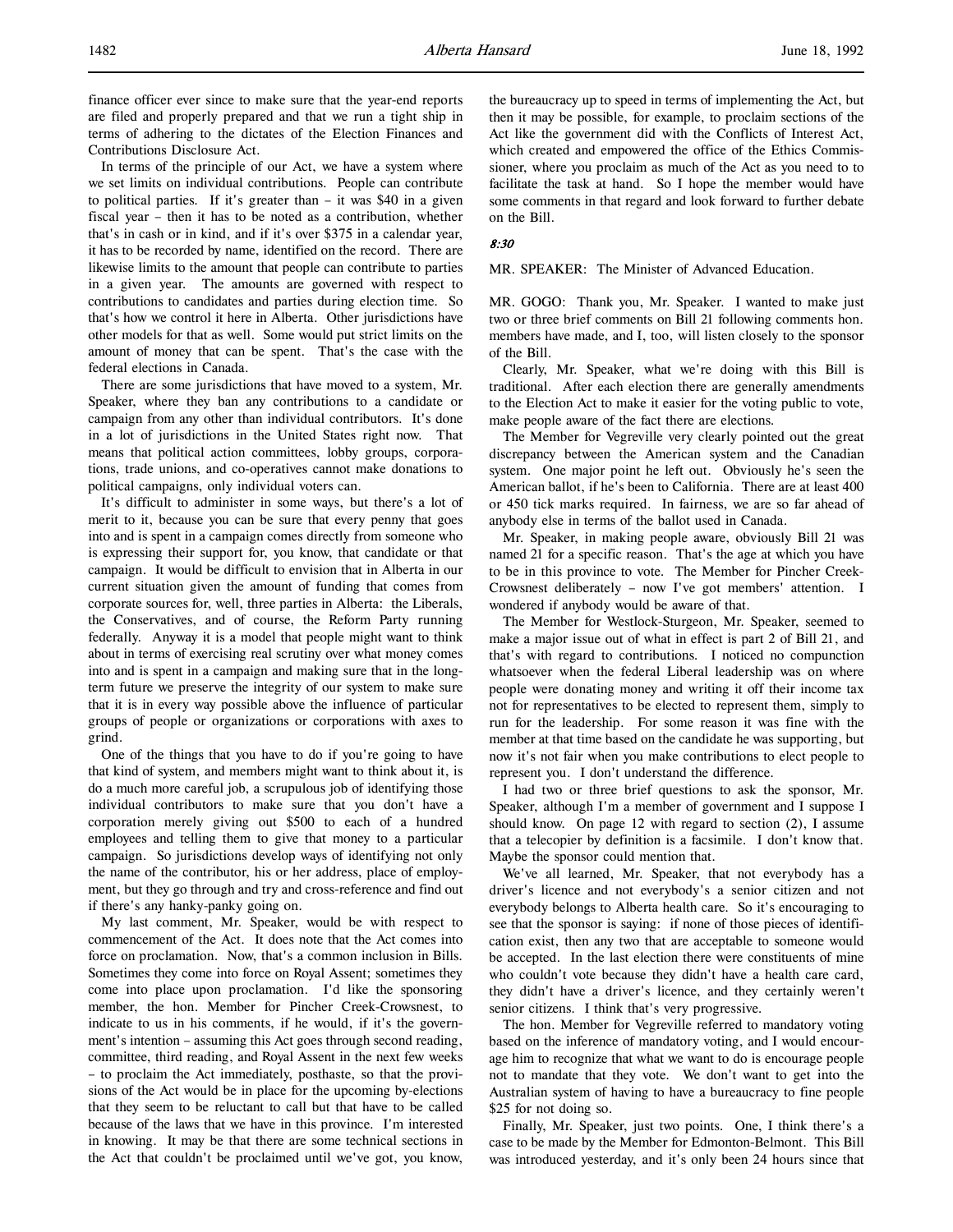introduction. The only excuse, if any, that the government could make is that the Bill is not significant in terms of principle changes. Ways to make it easier for people to vote: that's the main thrust of it. As the Member for Vegreville adequately and eloquently pointed out, this Bill will not be effective on assent by the Lieutenant Governor but on proclamation. I think that's very significant, because I know that the hon. Member for Pincher Creek-Crowsnest as sponsor of the Bill will probably make recommendations to government based on debate both in committee, suggested amendments, and second reading as to what, if any, sections should be addressed before they're proclaimed.

#### MR. SPEAKER: Edmonton-Mill Woods.

MR. GIBEAULT: Thank you, Mr. Speaker. A couple of comments about the Election Statutes Amendment Act, 1992, this evening. If we look at section 26 of the Election Act, the amendment here is proposing to include postal codes on the enumerators' list, the voters list. That's already happening, so I guess that's just tidying up the current practice, which is a good thing.

I'd like to suggest that we ought to go little further on that and that we ought to include the voters' phone numbers as well on the voters lists. The voters lists are provided to candidates and parties during an election, and as we all know, one of the main things that we try to do during an election campaign as candidates and as political parties is to communicate with the voters and explain our positions on the issues and our platforms and so on and solicit their support. As I'm sure all members in this House and all candidates in elections in Alberta know, it's an awful lot of work to try to look up thousands of phone numbers during an election campaign. So I think a great service could be done if our enumerators, at the same time as they're already going around and getting the voters' names, addresses, postal codes, and determining if they're eligible voters, simply got their phone numbers. That would save everybody a great deal of time, make the electoral process that much more efficient, and we'd spend less time looking up phone numbers and more time talking to the voters about the issues of the day.

Secondly, along that same point, we are in the 20th century here, and I noticed that there was one concession to that in terms of special ballots "an application for a Special Ballot may be made . . . by telecopier," or fax. What I'd like to suggest in terms of the voters lists, Mr. Speaker, is that we ought to have the Chief Electoral Officer be in a position to make those voters lists available to the parties and to the candidates in a computer readable format; in other words, on a computer disk. Just about everybody these days uses computers, and that would be of additional assistance: make it available in terms of a choice to the candidates or to the parties, whether they want the traditional printed list or a computer version. We're already looking at computer voting in civic elections. We're not into that provincially; personally that's fine by me. But I think that in terms of the voters list, that really does lend itself to being available in a computer format. It's much more easily updated and kept current. So I think that that would be of additional assistance to many of the candidates and the parties that contest our provincial elections.

I'd refer members to page 6 of the Bill here, which is proposing to amend section 64, regarding notices, publications by the returning officer of polling subdivisions, and so on. The proposed amendment is that there should be

a statement of the availability of level access to the office of the returning officer and to the . . . polling places.

I would suggest to the government that that's really not adequate at all and what the Bill should say is that polling places should and must provide level access to voters to ensure that voters who use wheelchairs have access to the returning officer's office and to polling places. I suggest, Mr. Speaker, that it's simply not adequate to put in an advertisement in a newspaper that some polling places are available for level access to people with wheelchairs and others aren't. That's the current situation, and it's really quite unacceptable. I think that we simply have to say that as a province, when we're going to have an election, we're going to make sure that everyone has a chance to visit the polling place and cast their ballot. So it's not a question of simply advising which polling places have level access and which don't; we must ensure that all the polling places do.

To carry on, then, Mr. Speaker, I want to come to the Election Finances and Contributions Disclosure Act in a moment, but in terms of the Election Act I would like to just put on the record – and I would preface it by simply saying that this is not a view that's shared by all of my colleagues and maybe not all members – that frankly I think we'd be missing an opportunity if we pass Bill 21 without making some kind of attempt, in my humble opinion, to redress the gender inequity in our electoral system. It's simply not good enough for me and for many Albertans, I would suggest, to continue to have a system where women are so badly underrepresented in our Legislative Assembly.

#### 8:40

I guess there are different ways that could be rectified, and I'm sure maybe other people would have different approaches to this, but you know, Mr. Speaker, at the current constitutional discussions that we're having at the federal level, there's already been a proposal in terms of the reconstituted or restructured or reformed Senate. There have been serious proposals that the electoral mechanism for the Senate of Canada ought to have a provision to make sure that it's gender balanced. If we're going to have 100 Senators, it would be 50 women and 50 men. That proposal has a lot of merit, I think.

I'm very sympathetic to that in the constitutional reform process there, and I would like to suggest that in this Act the province of Alberta, if we had some substantive amendments from the government side, could really break some new ground here, in North America at least, and I would be proud if this Legislative Assembly were to pass a Bill that was to provide a mechanism that had as its result after the next election a Legislative Assembly that had 50 percent men and 50 percent women.

As I said, there are different mechanisms that could be used for that, but one, just as an example: instead of having 83 constituencies, why not have 42 and have the male candidate and female candidate in each of those 42 electoral divisions who receive the most number of votes be elected to this Assembly? That would ensure that after the next election we'd have a much more representative Chamber here. I mean, 50 percent of the population of our province, in fact probably a little more, are women, but they're not represented, and their voices are not being heard in this Assembly in the manner and in the proportion that they should. So I put that forward on the table for members to consider.

My last comment on Bill 21, Mr. Speaker, refers to the election finances and contributions section. There is on page 21 of this Bill basically just a tidying up section in terms of the contributions disclosure provision of the Election Finances and Contributions Disclosure Act. The current disclosure limit is \$375, and I think we should maybe consider that. The federal contribution disclosure limit is \$100. So we could be in a situation in Alberta where if somebody donates to my election campaign in Mill Woods and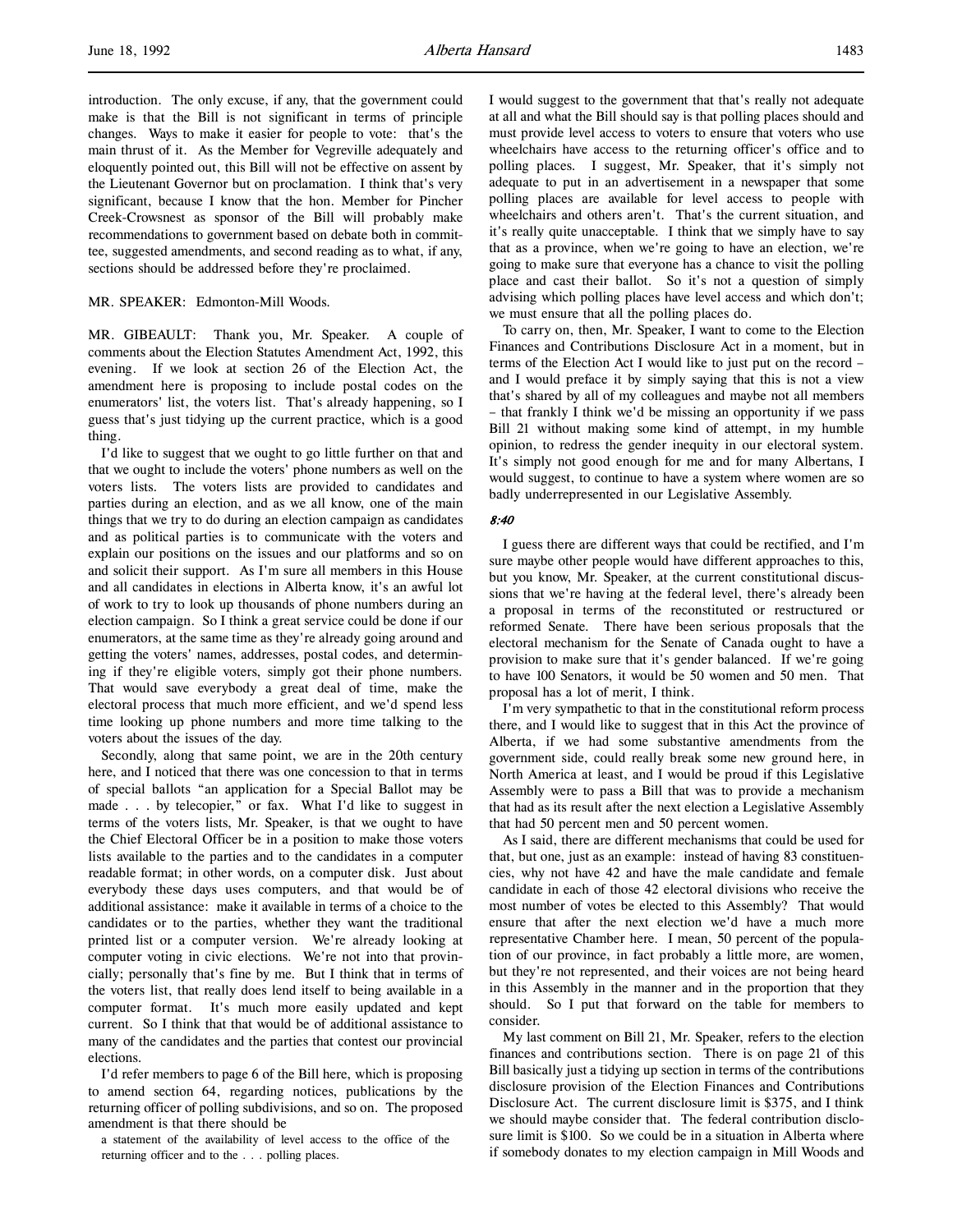makes a \$200 donation, that's not publicly disclosed, but if they make that same \$200 donation to the federal NDP riding in Edmonton Southeast, that is disclosed publicly. I don't happen to know offhand what the disclosure provisions or thresholds are in the other provinces, but it would be interesting to compare. We know for a fact that it's significantly higher than the federal disclosure limit. Maybe we should have a look at that disclosure limit. Maybe it's too high, and maybe it ought to be lower so that there is a maximum disclosure and we have a maximum degree of public confidence in who's financing the political campaigns in our province.

The last thing to consider in Bill 21, I would suggest, is that we should, as some of my colleagues have mentioned, consider two other very important principles. One is whether or not there should be spending limits on campaigns. Personally, I think that's a good idea, because without them, Mr. Speaker, you can have situations where people can effectively buy an election, although it doesn't always work that way. I would be the first to admit, for example, that in my own case in 1986, when I was first elected, my Conservative candidate outspent me by a factor of 4 to 1, \$40,000 to my paltry \$4,000. In fact, my campaign was so run on a shoestring that I had to run the campaign out of my house, and my wife made me promise never to do that again. I still won the election, and that just goes to show that money doesn't always buy the election.

Mr. Speaker, I think that in the interests of fairness if you looked at the general situation over a period of time, you would probably find that those who are in a position to spend the most money on advertising – on fliers, on signs, on propaganda, and what have you – generally do better in elections than those who don't have those resources. So I think spending limits would be something we ought to give some serious consideration to. They're already in place at the federal level and in some other jurisdictions.

Associated with that is the concept of public financing of elections, which we don't have in Alberta but they do at the federal level and in several other provinces in Canada. I would suggest that would be another way of ensuring a greater degree of fairness and equity in the electoral process in the province of Alberta.

MR. SPEAKER: Additional? Pincher Creek-Crowsnest, summation.

MR. BRADLEY: Thank you, Mr. Speaker. I appreciate the comments of the Member for Edmonton-Belmont, and I believe the Deputy Government House Leader addressed that in that there aren't any significant new principles with regards to this legislation. There are some changes, but they're improvements in terms of people's abilities to vote or some tidying up of some sections. That is one of the reasons why the Act is before us. The other reason, I guess, is in terms of the time the House is sitting, that we're moving on in terms of legislation and the pace at which we are moving.

The Member for Westlock-Sturgeon referred to the section regarding removing what is currently in the Act, the 180 days, in terms of proclaiming a by-election. Well, the reason for the change is that it's in conflict with the Legislative Assembly Act, which says six months after a vacancy a by-election must be called, and the Election Act says 180 days. So you're looking at one or two days, depending on it, but the two Acts were in conflict. So there's no intention of delaying in any way the calling of a by-election.

The Member for Westlock-Sturgeon and the Member for Edmonton-Mill Woods discussed the concept of putting limits on campaign expenditures. I think the practice in this Assembly, as alluded to by the Member for Vegreville, has been that we put a limit on campaign contributions, the maximum amount which a person or a corporation could donate to a political party. We've also had the principle of public disclosure of campaign contributions above a certain amount. That's been the practice in this Legislature.

With regards to the provision as to when the legislation comes into force, the Member for Vegreville raised a question about the timing of the proclamation of the Act. It's certainly not the intention to see this legislation proclaimed before the upcoming by-election which must be called in Calgary-Buffalo. I've had some discussions with the Chief Electoral Officer, and he requires some time, of course, with these proposed amendments, if they come into law, to make the necessary changes and to train election officials, et cetera. So that will be done in consultation with the Chief Electoral Officer in terms of his ability to implement these changes.

The Member for Lethbridge-West asked whether telecopier meant fax, and that is in fact the case.

The Member for Edmonton-Mill Woods made the interesting observation and suggestion that we should not only have postal codes added to the enumeration list but phone numbers. Certainly that was given great consideration, because we all realize the work that our volunteers must go through to affix phone numbers to enumeration lists if we are in fact conducting phone blitzes, but the principle of privacy overrode our own personal interests to have this done for us. A number of people do not wish to have their telephone number disclosed. It could also be abused by citizens in terms of using these numbers to phone people up. As worthy as the suggestion may be from our own political interests, we felt that the principle of privacy overrode our own interests in that matter.

With regards to electronic data bases being available for the enumeration list, that's something which I believe the Chief Electoral Officer has provided in some instances in recent byelections and something which he is giving consideration to. It's something that he can do whether the Act requires that or not. He certainly is giving consideration to that, but there's a factor of cost which he must look at also in terms of providing that. I know that we as individuals who are involved in election campaigns or are running election campaigns certainly would find it very desirable to have it in that electronic format, but there's also a cost related to that.

There are some other suggestions that were put forward by members in terms of issues relating to level access to polling places. I know that the Chief Electoral Officer in terms of conducting elections has asked his returning officers to ensure that there is level access to polling places and has instructed officials to construct ramps where necessary to provide that to polling places. It's not something that is contained in the current legislation, but a notice letting people know that level access is available to certain places was felt to be desirable. There also is in the current Act the ability to vote via the incapacitated or absentee ballot form, which in this legislation is extended in the form of a special ballot, so no one is disfranchised in terms of being able to vote.

Some other interesting questions the member raised: I'm not sure that our Legislature is quite that progressive at this point in time to consider the suggestion regarding gender equality.

Mr. Speaker, I'd ask hon. members to support this Bill in second reading. I'm looking to forward to discussion at committee stage.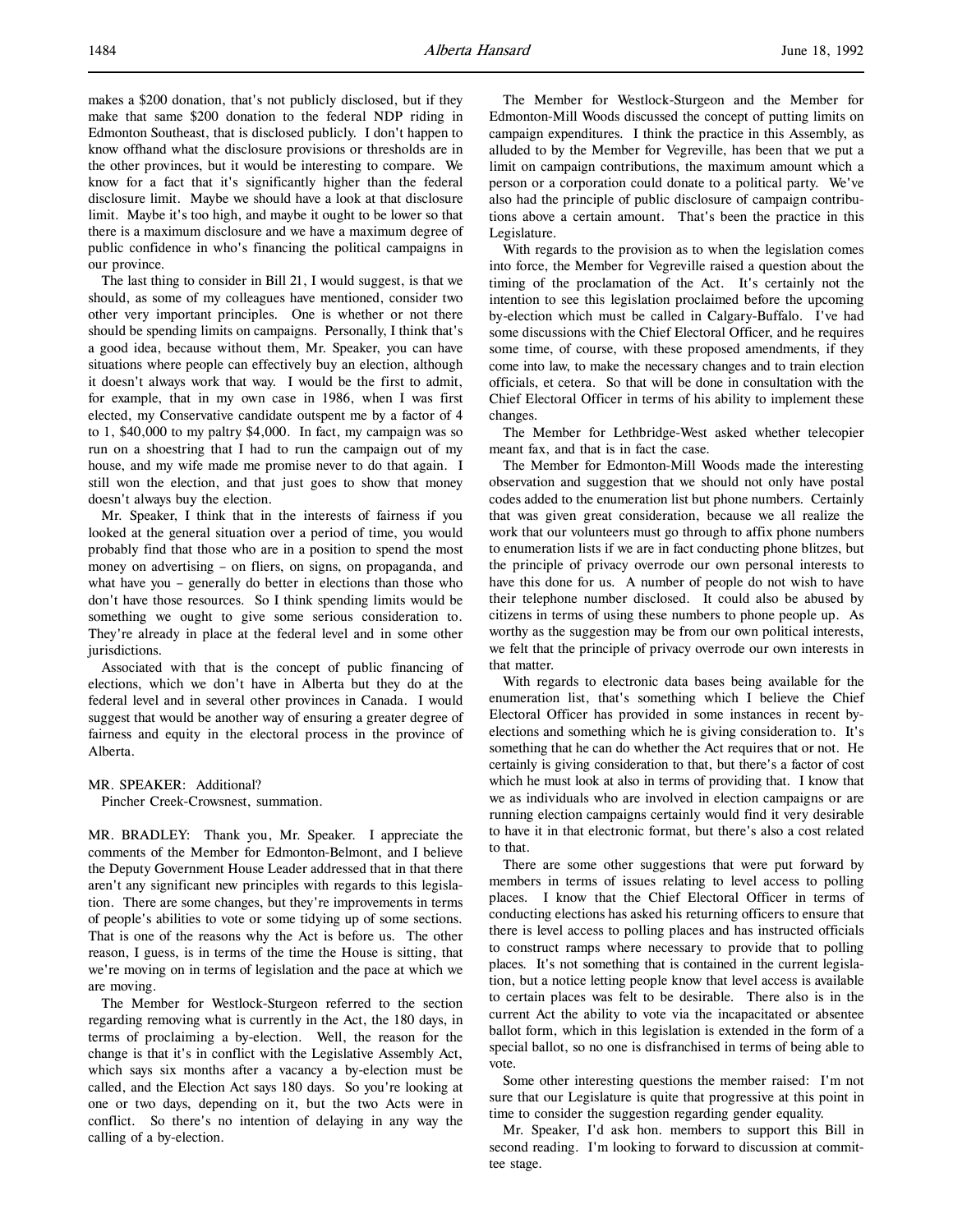[Motion carried; Bill 21 read a second time]

#### head: Government Bills and Orders head: Committee of the Whole

8:50

[Mr. Jonson in the Chair]

MR. DEPUTY CHAIRMAN: I'll call the committee to order, please.

## Bill 19 Mobile Home Sites Tenancies Amendment Act, 1992

MR. DEPUTY CHAIRMAN: We have a government amendment.

The hon. Member for Calgary-Bow.

MRS. B. LAING: Thank you, Mr. Chairman. First, I would like to make just a few brief comments on Bill 19, Mobile Home Sites Tenancies Amendment Act, 1992. Mobile homes are affordable housing and provide the opportunity for people who otherwise wouldn't be able to have a home of their own. These people are entitled to live in their homes and enjoy peace of mind without undue harassment or fear of undeserved eviction. This Act will provide a good balance between the needs of the landlord for a fair and equitable return on his or her investment and a process to deal with unruly or fraudulent tenants. It also meets the tenant's need for secure tenancy.

I would like to thank the hon. members for Edmonton-Strathcona and Edmonton-Jasper Place for providing their amendments ahead of time. There will be some government amendments as well, and I would like to ask you to use the one for June 18. These are making some of the corrections to the earlier one which was filed. So it's the one that's entitled June 18.

I would like to address some of the concerns and questions from hon. members of the Assembly during second reading. Firstly, I would like to thank all members for their support for the provision of better security of tenure and the trust account for security deposits. These two features of Bill 19 will provide much comfort and a great deal more security to all tenants.

The hon. Member for Edmonton-Jasper Place had some concern with the fact that the reasons for termination of tenancy are in the regulations rather than the Act. The reason that these are in the regulations and not in the Act is to allow for more flexibility: reasons can be eliminated and new ones added without having to amend the Act. As we've seen recently, it sometimes takes up to 10 years for the Act to come back to the Legislature, and that's a very long time to live with something that doesn't reflect the marketplace or causes a disadvantage to someone.

There was concern that tenants be able to sell their mobile home on-site using a reasonable for sale sign. They are able to sell their mobile home under the current legislation, and the new provisions will prevent landlords from restricting or interfering with this right. Under the new amendment Act they will be allowed to have for sale signs to indicate that their home is for sale.

There was concern about low damage deposit and interest on deposits. We are setting a maximum only for security deposits. This is something that the landlord and the tenant can negotiate and come to an agreement on. They could even agree to something less than what the maximum is.

The rental increase moved to 180 days: under the amendment Act the landlord can only raise the rent after a minimum of six months has elapsed from the last increase. There was also mention that perhaps the rent increases should be linked to

maintaining the property, and there are requirements in the Act for landlords to maintain their premises.

The hon. Member for Edmonton-Whitemud had a concern with the compensation for persons who were forced to relocate due to redevelopment of the site. We feel that with the adequacy of notice period, there is now no need for compensation. They are given adequate notice and have a chance to adjust to the move.

There was mention of public participation. Copies of the Bill were sent out to representatives of over 200 different groups. It included landlords, tenants, mobile-home manufacturers, management companies. So there was a wide representation of the stakeholders. I myself gave out over 25 copies to my constituents, and their views were received and were considered.

The hon. Member for Edmonton-Strathcona had a concern with the landlord and tenant advisory boards. The Mobile Home Sites Tenancies Amendment Act has some provisions for setting up landlord and tenant advisory boards, as the residential tenancy Act, and these existing boards could deal with the mobile home site problems.

There was also a concern with the remedy if a tenancy is terminated and the tenant moves, incurs expense, and then the landlord doesn't carry through on the reasons that were given for the notice of termination. If the landlord does not carry out the reason for termination, it would be in contravention of the Act, and therefore the tenant can sue for damages, which makes it an easier and fairer way of getting recompense for his problems.

There was also mention of an appropriate procedure for specialized inspection reports. The amendment Act does have specific requirements regarding inspection reports, and those will be made a little more clear in the other amendments.

There was concern about the short limitation on proceeding with suit and prosecutions, and the limit for prosecutions or suit has now been extended from six months to one year.

The hon. Member for Edmonton-Beverly had a concern that the sale and follow-up service provided by mobile-home operators should be in this Act. As this Act deals only with the tenancy relationships on the land, it was felt that this was not the place for these requirements and that perhaps those things could be addressed in another Act or under Consumer and Corporate Affairs.

There was a request that justification for rent increases should be provided by the landlord. Again this is very close to rent control. Most honourable, respectable landlords will not give a rent increase unless there is a definite need, maybe an increase in taxes or in expenses or perhaps upgrading of the park itself.

The last concern was about restrictions placed on tenants by landlords regarding the sale of their mobile home. Bill 19 should eliminate this problem. The tenants are allowed to deal with whatever real estate company they wish. They're allowed to put up for sale signs. In the past in some cases the landlord has said, "You must deal with this real estate company." That's not true anymore under the amendment Act.

I'd be very pleased to hear further comments this evening on Bill 19 from the members. Mr. Chairman, there are some House amendments, and I would ask that the hon. Member for Highwood present these now on behalf of the government.

MR. DEPUTY CHAIRMAN: Before recognizing the Member for Highwood, I would just note that government amendments A to E have been circulated. I would propose that we deal with them as a package.

I would also like to note that we should be looking at the June 18 government amendment to Bill 19, amendments A to E, and I would also like to draw committee members' attention to . . .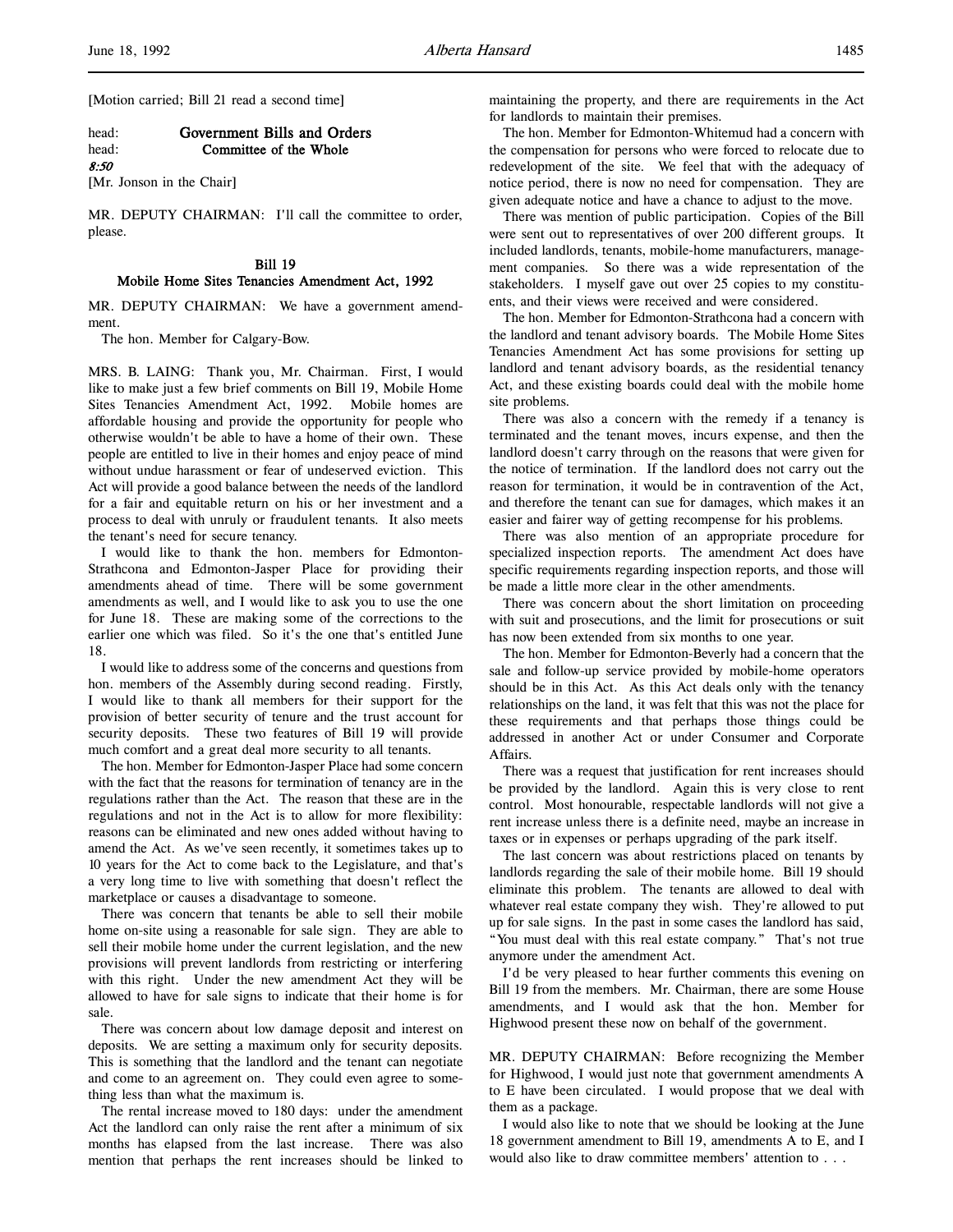MR. DEPUTY CHAIRMAN: Yes?

MR. McINNIS: Could I ask just one question of the member who introduced committee study of the Bill before we get into the amendments? I didn't quite follow the changes that are in the Act respecting for sale signs. Could the member direct my attention to which section that's in and also the dealings with realtors or whatever you call the people who deal in buying and selling mobile homes?

MR. DEPUTY CHAIRMAN: Is the hon. member wanting a bit of time?

MRS. B. LAING: Yes.

MR. McINNIS: That's fine. We can come back to it.

MR. DEPUTY CHAIRMAN: Thank you.

MR. WICKMAN: Mr. Chairman.

MR. DEPUTY CHAIRMAN: Yes, Edmonton-Whitemud.

## 9:00

MR. WICKMAN: If you're allowing for questions, I have one, too, that I was going to ask at a later point, but maybe now is the appropriate time to ask it because it did relate to the comments made by the Member for Calgary-Bow. I may have heard it incorrectly, but it appeared to me that she made reference that there was no need to consider compensation of any form for people being forced to relocate from a mobile-home park because of, let's say, redevelopment or whatever reason, because the notice of eviction had been extended to – and that's where I'm not clear. Extended to what period of time?

MR. DEPUTY CHAIRMAN: The Chair, I'm afraid, must intervene here. I've recognized you, Member for Edmonton-Whitemud, and if that's the only question, or if you have another one, perhaps you could pose it. The Member for Calgary-Bow will, I'm sure, respond in due course in the debate.

MR. WICKMAN: Basically, Mr. Chairman, my question, simply put, I guess is: if I had a mobile home in a mobile-home park and somebody came along and bought that site, what's the minimum time they would have to give me before I'd be forced to relocate without any compensation?

## Chairman's Ruling Sequence of Amendments

MR. DEPUTY CHAIRMAN: I think the Member for Calgary-Bow has undertaken to respond later in the debate.

I would now recognize the Member for Highwood to introduce the government amendments. I would also note that we have amendments by the Member for Edmonton-Strathcona and by the Member for Westlock-Sturgeon, which should by now have been circulated, and we will deal with those in due course as a package in each case.

The Member for Highwood.

### Debate Continued

MR. TANNAS: Thank you, Mr. Chairman. I'd like to introduce amendments to Bill 19, the Mobile Home Sites Tenancies

Amendment Act, 1992. As my colleague from Calgary-Bow has said, after the first reading the amendment Bill was given broad circulation to affected parties throughout Alberta in order to obtain their comment and reaction.

Mr. Chairman, I'd like to recognize just one of those groups, which is located in my constituency. The Okotoks Heritage Estates Mobile Home Park Tenants Association has been just one of a number of interested groups which provided helpful suggestions for improvements to Bill 19. So it's in response to those that I rise tonight.

In response, then, to comments received and to improve the overall effectiveness of this Bill, we are introducing the following amendments to Bill 19 which have been circulated to the hon. members, dated, please note, June 18, not the 16th. So please refer to that circulation and ignore the previous one.

In A the definition of both landlord and tenant has been changed to make them more precise and to ensure that both the rights and responsibilities of the heirs and successors are clearly covered.

Section 13 will be repealed and replaced with a more precise statement regarding periodic tenancy which continues after the completion of a fixed term tenancy.

Section 14(a) of the amendment Act is amended to provide 180 days' notice of rent increase for both mobile-home sites in a mobile-home park and those mobile homes not in a mobile-home park. Subsection (2.1) is being reworded to more clearly state the intent regarding intervals between rent increases. This rewording of the section was done at the request of affected parties who felt the amendment Act statement was confusing.

Section 17.2(1) of the amendment Act deals with inspection reports. As a result of input received, we have struck out section  $17.2(1)$ ,  $(2)$ , and  $(3)$  and substituted a new section which is more appropriate to tenancies of mobile-home parks.

In section 18 of the amendment Bill, the proposed section  $22.1(2)(c)$  is changed by adding the word "damage" before "property". This also has been done as a result of input received.

Mr. Chairman, the changes have been made as a result of your government listening to the needs of Albertans. I also feel they will make the legislation more relevant and effective. I therefore move the adoption of these amendments.

MR. DEPUTY CHAIRMAN: Are there any comments on the proposed amendments?

The Member for Edmonton-Beverly.

MR. EWASIUK: Thank you, Mr. Chairman. We thank the Member for providing these amendments to us. In the brief time we've had to scrutinize them in comparison to those proposed initially, we don't see too many difficulties with them.

The issue of the time frames relative to rent increases. Though it's been doubled here from three months to six months, which of course I believe is welcome, I believe that even the six-month period is a rather short time frame. I think at least a 12-month period would be much more acceptable in terms of allowing these increases to occur. The six-month increase is quite frequent.

I'd say with respect to people that live in mobile homes, at least certainly those that I'm familiar with, they're basically ordinary working people who really don't have the ways and means to continue to pay high rents, and that's why they're living in mobile homes. Some of them live there, of course, by preference; that's what they enjoy, and that's where they like to be. But many live there because they need to live in something affordable, and they find that the mobile home is an affordable accommodation for them. As a result, they tend to live there. To give the landlord the opportunity to increase rents on a six-month basis in my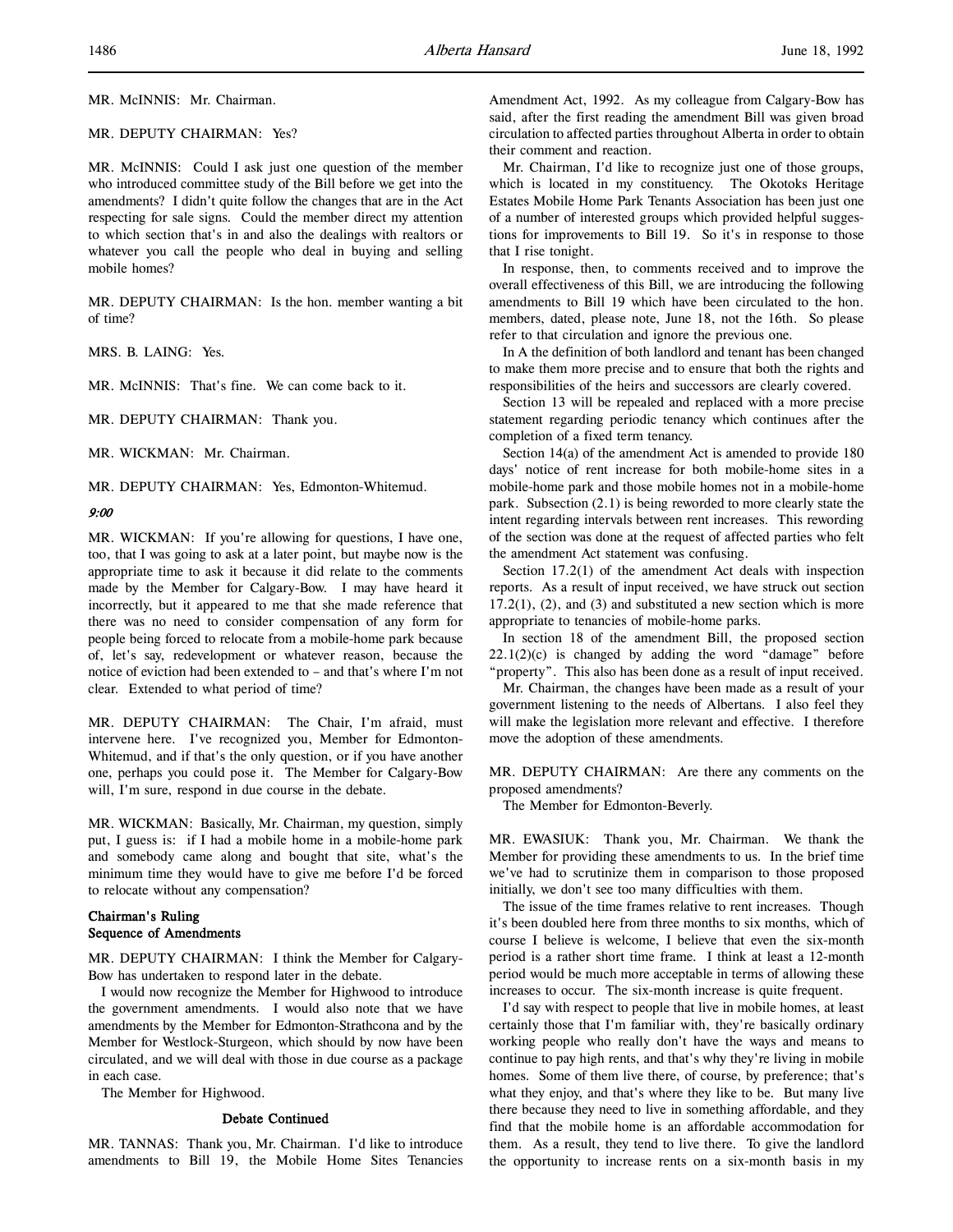opinion is a bit severe, and I would certainly ask the member to perhaps reconsider that. I am sure that in consultation with the tenants in mobile-home parks, she must have received comments and suggestions from that sector of the mobile-home population that would certainly not agree with the 118-day provision that is in this legislation. In fact, one year I think is the minimum situation that should be considered, particularly, I'd say, in light of the fact that many of the people are living there because it is an affordable form of housing for them. They are attempting to perhaps upgrade themselves. To be subjected to increases in rent on a six-month basis I think is just too severe.

MR. DEPUTY CHAIRMAN: Further on the proposed amendments?

The Member for Edmonton-Jasper Place.

MR. McINNIS: Thank you, Mr. Chairman. I want to particularly thank the government for amendment C, which in effect provides six months' notice for a rental increase as opposed to three months. That was something I spoke to in committee because it was brought up with me from some of the mobile-home owners in my constituency. I want to say that we appreciate it and will very much support that particular change. You can't just react in a 90-day period.

I also want to thank the Member for Calgary-Bow for clarifying the question of for sale signs on mobile homes which are in fact for sale. Some of the parks ban that at the present time. As I understand the argument, the change that's proposed to section 22 of the Act, stating that "no landlord shall restrict or interfere with the exercise of a right" of a tenant to assign or sublet the mobilehome site and to sell, lease, or otherwise dispose of their property – that is, a mobile home – except as provided in the section in fact puts the tenants in a stronger position.

MR. DEPUTY CHAIRMAN: Further? The Member for Edmonton-Whitemud.

MR. WICKMAN: Mr. Chairman, the remarks by the members for Edmonton-Jasper Place and Calgary-Bow address the question of when rent increases can be given, from 90 days to 180 days, but I still don't see in this documentation – maybe I'm reading it wrong – where there's a distinction between a rent increase and an actual eviction in the sense that one has to actually relocate, take their mobile home out of that park and move elsewhere. I would still hope that the Member for Calgary-Bow will have the opportunity to respond to that prior to our concluding on these amendments that have been brought forward by the Member for Highwood.

#### 9:10

MR. DEPUTY CHAIRMAN: Responses, members for Highwood or Calgary-Bow?

Calgary-Bow.

MRS. B. LAING: Thank you, Mr. Chairman. In section 10(1), A landlord may terminate a periodic tenancy of a mobile home site . . . by serving a notice of termination on the tenant at least 365 days . . .

So it's one year's notice if you have to move out. Thank you.

MR. DEPUTY CHAIRMAN: Further? Ready for the question on the government amendment of June 18, sections A to E?

[Motion on amendment carried]

MR. DEPUTY CHAIRMAN: Now, considering the amendments proposed as of June 11 by the Member for Edmonton-Strathcona, looking at it as a package.

Speaking on his behalf, the Member for Edmonton-Beverly.

MR. EWASIUK: Thank you, Mr. Chairman. On behalf of the Member for Edmonton-Strathcona I'd like to move the amendments that are before us. There are three amendments that I wish to speak to, and the other amendments will be dealt with by the Member for Edmonton-Jasper Place.

Mr. Chairman, in our amendments, section 4.1(2) should actually be renumbered section  $4.1(2)(a)$ , adding  $4.1(2)(b)$  as follows:

A landlord who has contravened this Act as set out in subsection (a) shall be liable for any and all damages suffered by the tenant as a result of the contravention and resultant wrongful eviction.

Now, Mr. Chairman, I think the Act does provide some safeguards for the tenants in terms of eviction. However, in the event that the landlord imposes his will upon a particular tenant and in fact evicts him from a site, there really is no penalty provisions for that landlord for violation of the Act. We believe that adding the section I've just suggested would indeed impose penalties at least to cover damages that would be suffered by a tenant who was subjected to a forceful eviction that was wrongful.

The suggestion I'm making is that perhaps if a tenant cannot relocate immediately and has to rent facilities elsewhere, damages should be paid for that. The relocation of a mobile home from one site to another site should be paid for by the landlord in the event of wrongful eviction. I think we simply want to ensure that we protect the tenants so that if for one reason or another we have a landlord who feels that he wants to evict certain people and there's no cause for that eviction, there must be some provisions in the Act that would impose some type of penalty on this particular landlord. I believe that this amendment, Mr. Chairman, would meet that requirement.

In section  $4.1(3)(b)$  you will note there that the rationale for evicting a tenant is spelled out. If a tenant

made a complaint, assisted in an investigation or inquiry or gave evidence at a hearing under this Act or the Public Health Act,

then of course that is not reason to evict the tenant. We're simply suggesting in the amendment here that we remove the word "or" and add:

the Fire Prevention Act, the Uniform Building Standards Act, the Gas Protection Act, or any municipal bylaws in relation to property standards.

I think that we should include those provisions as reasons why a landlord could not evict a tenant if he participates in a complaint or investigation in those other Acts that I have just outlined. I think it's important to add them, because the Public Health Act is really the only Act that it seems the Act mentions at the present time. I think it's necessary to expand that to include those other provisions.

In section 27 we're also proposing a new section. Following 33 is section 34. Section 33 reads,

If an order for possession for the recovery of a mobile home site is not complied with by the specified date or within the specified time, the landlord is entitled, without a further order, to a writ of possession on filing an affidavit showing that the order has been served and has not been complied with.

We are suggesting in this amendment, Mr. Chairman, that following section 34, a new section, 34.1, be added:

Where more than one person has a common interest in respect of an application under this Act, one or more of those persons may be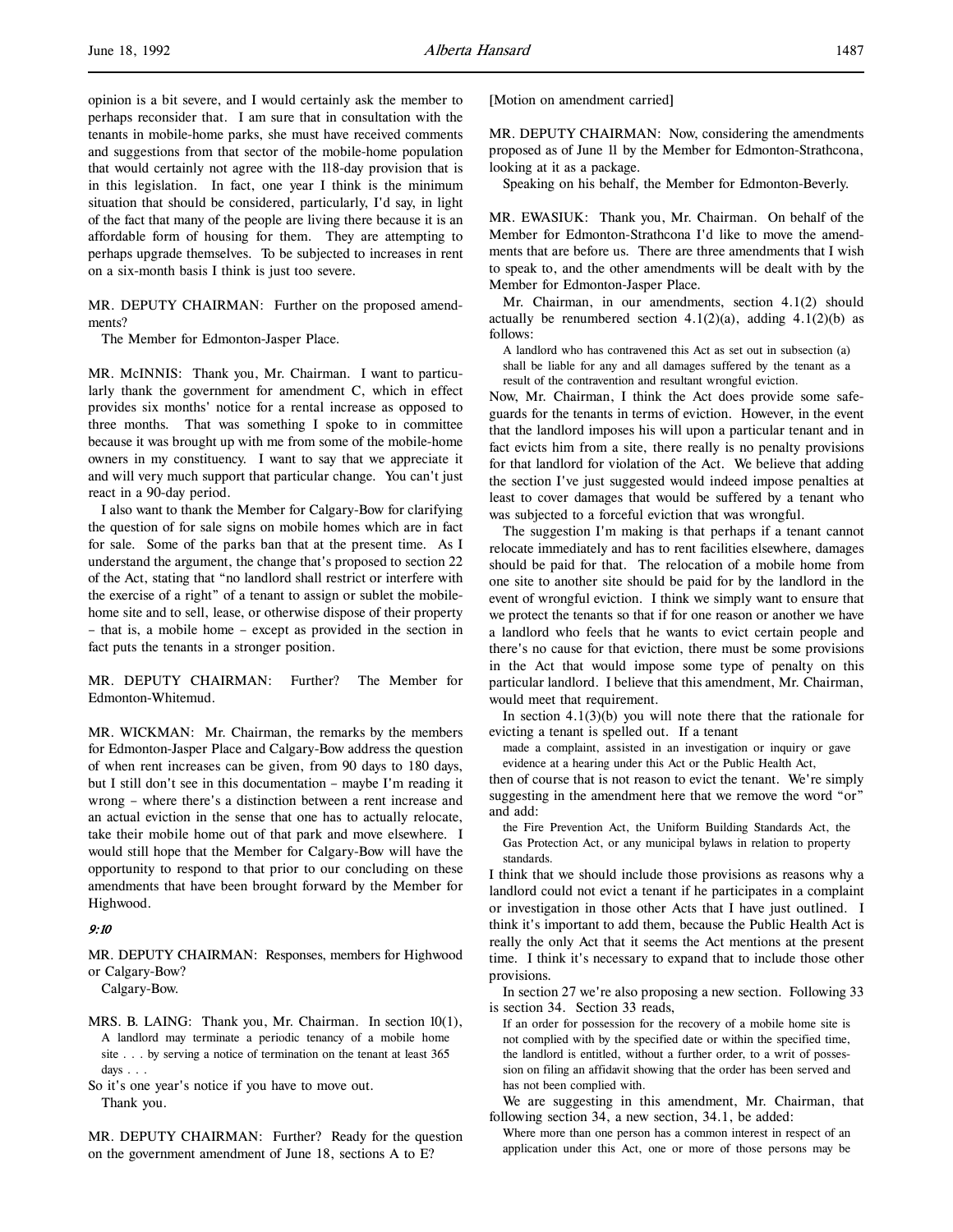So I believe, Mr. Chairman, that those additions would make this Act more complete. It would provide provisions so that tenants would feel a great deal more security, when they're living on a site in a mobile home, that their home in fact is protected from, first of all, landlords who may evict for no particular reason. Of course, it provides for those who need to participate in an investigation or an inquiry; I think it gives some leeway to tenants if they can indeed participate in that area. Then, of course, the matter of someone in a family being able to participate and respond to a court order relative to servicing of an affidavit on a writ of possession.

Mr. Chairman, I would urge the members to consider these amendments. I think they're good amendments and should in fact be adopted in this particular legislation as presented.

## Chairman's Ruling Sequence of Amendments

MR. DEPUTY CHAIRMAN: Thank you.

I would just like to draw to the attention of the committee that it is the Chair's understanding that the Member for Edmonton-Beverly has moved those amendments of June 11 as proposed by the Member for Edmonton-Strathcona. Attached in the package, which we'll get to in a few minutes, are those from Edmonton-Jasper Place, and we'll entertain them at that time.

### Debate Continued

MR. DEPUTY CHAIRMAN: Ready for the question on the amendments moved by the Member for Edmonton-Beverly, or are there other speakers?

[Motion on amendments lost]

MR. DEPUTY CHAIRMAN: The Member for Edmonton-Jasper Place.

MR. McINNIS: Thank you, Mr. Chairman. There are a number of amendments in my name, but I'm not going to move all of them, because some of them have just been moved by the government. I'm quite grateful for that.

I would like, I think, to deal with an amendment to section 5, or to add a 5.1 to the Bill. This is an important amendment because what it would do is put the reasons for eviction in the Act. I'd prefer to deal with this one separately, if we may, because it's a major step forward in this legislation to say that a landlord or a manager of a mobile-home park has to give a reason for an eviction. I've had some very bitter experience with one particular park within my riding where these so-called no-fault evictions have been used for all kinds of ulterior purposes, sometimes used to force tenants into buying new mobile homes from a favoured supplier on the site, other times used to in effect terrorize tenants into agreeing to do certain things that the landlord wants them to do.

## 9:20

In one particular case I became involved in, a woman was evicted for the crime of babysitting other people's children in her own home. When I called a meeting of the tenants in that area – normally those are not very well attended – some 250 people came out to the meeting. It turned out there were a lot of things that they were unhappy with, and almost all of them had to do with the fact that the landlord on any given day could evict any mobile-home owner on six months' notice. That's a terrorizing

prospect for most of those tenants, because there's a difference in value between a mobile home on a site, within the city of Edmonton anyway, and a mobile home off-site of about \$10,000 in terms of the selling price. So in effect that piece of paper takes away \$10,000 of equity in the property just by virtue of the fact that it has been issued by the landlord. That's a very frightening prospect, because for many people in a mobile-home situation that may very well be their entire equity in the property.

Now, I think it's quite reasonable for this Legislative Assembly to decide that the reasons for an eviction should be spelled out within the legislation. What do we need flexibility for? The amendment I'm proposing takes what I understand to be the government's proposal on how this is to be dealt with in the regulations and simply puts it into the legislation. It suggests that valid reasons for eviction include the fact that the landlord or a member of his family may require the premises, that there is an agreement for sale of the premises which requires as a condition of sale that the property be vacated, or that there is redevelopment authority to turn that over to another site. That's in respect of eviction under this section. Of course, there are other types of eviction which relate to the tenants not meeting their obligations under a lease agreement, which could include the nonpayment of rent, disturbing other tenants, or what have you. That's a separate section.

So I think we have a step forward here. I'm simply trying to move the process along to try to get these reasons established so that these amendments can be proceeded with and have their intended effect as quickly as possible.

MR. DEPUTY CHAIRMAN: Any further debate on the one amendment being moved to section 5(1)?

#### [Motion on amendment lost]

MR. McINNIS: I just don't know why we can't get an explanation for why the government turns these things down. There must be somebody around there who understands why the Bill is written the way it is.

Well, let's proceed then. I wish to withdraw the following amendment to section 14 because that has been implemented by the government. My tenants are grateful, I know.

The next one, to section 18, deals with the question of commissions and fees which a landlord may charge to a tenant moving a mobile home on to or off of the pad. The way the government proposal reads, it appears to be intended to restrict the ability of landlords to impose such fees. Then it goes on to say that if there is an agreement in place to provide for a separate written agreement, then you can do it anyway. So what in effect has happened is that the purpose of saying that the fees are restricted to cost recovery is defeated by subsection (2) and subsection (3); this is of the proposed 22.2, on page 13 of the Bill. Subsections (2) and (3) in effect negate the whole purpose of that section. Because there is an imbalance of power between the landlord and the tenant in most of these instances, I think it would be awfully easy for a landlord to obtain written permission of a tenant to waive his entire right under 22.2. So I really think (2) and (3) don't have any place in that section. Either it's allowed or it's not allowed. You can't say, "Well, it's not allowed, but if there's agreement, it is allowed," because in effect that means that it is allowed. Unreasonable fees of that sort I don't think have any place within this legislation.

The next amendment adds a new section following section 15, which is an amendment to section 18 of the Mobile Home Sites Tenancies Act. What that does is two things. One is to ensure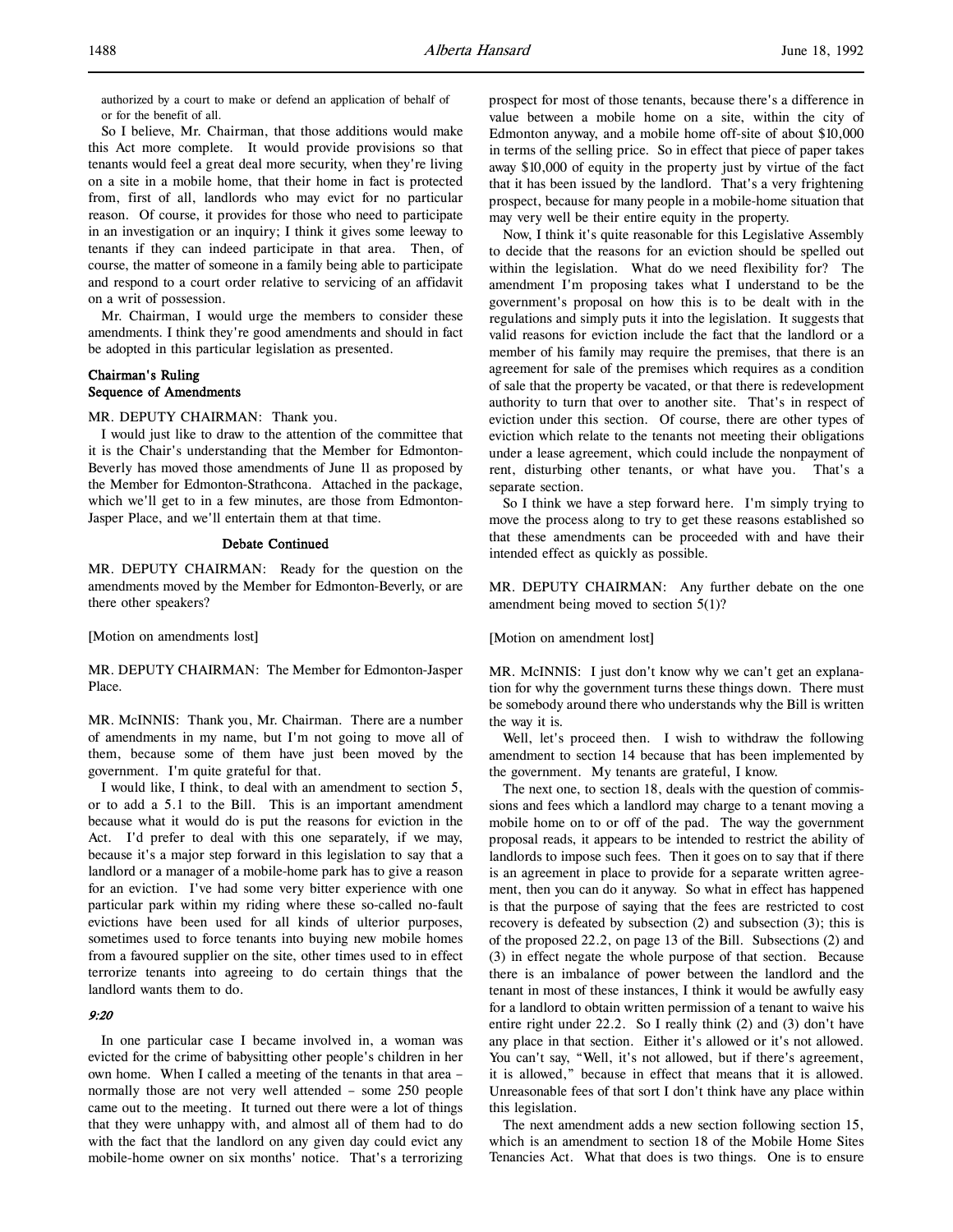that the for sale and for rent signs are covered by the Act, because when you say that no landlord shall restrict or interfere with the exercise of the right of a tenant to assign or sell their property, I think it should be clear in statute that what we mean by that includes a small window sign, not that you can put up a billboard and sort of destroy everybody else's quiet enjoyment of the park.

I think the other area, which I mentioned in second reading debate, where there's a lot of misunderstanding and hard feeling, is over satellite dishes or radio antennae. Most people who have private residences enjoy the right to be able to pick up TV stations from a satellite or radio stations off an antenna without having necessarily to participate in a cable, television, or radio program which has been subscribed to by their landlord. In fact, a lot of landlords deal on behalf of their tenants for cable packages which their tenants have no choice but to accept simply because the landlord bans any satellite dishes or antennae. We feel that it's reasonable to afford that degree of protection to tenants within a mobile-home park.

The next amendment, which adds 4.02, I would like to withdraw because I'm convinced that that's covered in the proposed 4.1 of the amendments, which would have been strengthened by my colleague's amendment had the government taken a few moments to think about it. Anyway, that's withdrawn.

So we go to section 14. That's a very simple amendment. It says that if the landlord wants to increase the rent, he or she has to bring the property up to "the maintenance standards" that they're required to meet. As so often happens in landlord/tenant legislation, there are things that the landlord is required to do and things that the tenant is required to do. Well, if the tenant doesn't do what they're required to do, they're kicked out; if the landlord doesn't do what they're required to do, nothing happens. At the very least what we're saying here is that the landlord can't jack up the rent unless he or she meets the minimum maintenance standards that they're required to do under the legislation. It doesn't introduce any new obligation. It simply says that they can't increase the rent unless they're meeting their obligation under the law to maintain the premises in the manner that's required under section 16(d) of the Act. So those standards are there. It simply provides a form of remedy in that the landlord could be denied a rental increase until such a time as the maintenance standards are met. If we're going to say that that's required by law, we might as well say that there's something that happens if they don't do it.

I move those amendments for consideration of the committee.

## Chairman's Ruling Sequence of Amendments

MR. DEPUTY CHAIRMAN: Order please. Before recognizing Calgary-Bow, I would like to just go through, so that hopefully both I and the committee are clear. These are amendments proposed by Edmonton-Jasper Place. Amendment 5.1 was voted on and is lost. The first amendment dealing with section 14 was withdrawn. The amendments proposed for sections 18 and 15 are still before the committee. The amendment with respect to 5.2 was withdrawn, and the second amendment with respect to 14 is still before the committee.

On the three amendments as a package that are still before the committee – 18, 15, and the second one dealing with section 14 – Calgary-Bow.

### 9:30 Debate Continued

MRS. B. LAING: Section 18? Thank you, Mr. Chairman. I'd like to recommend this amendment not be accepted because it's one of the things that the landlord and the tenant should have the

ability to enter into an agreement on. It could also be one of the things that are worked out by the tenants of the park with the landlord. We feel that subsections (2) and (3) establish the reasons and could be chained.

For section  $15.1$  – this is with regards to the radio/television antennae – again, we don't feel that this should be prescribed in the lease. These again are things that could be negotiated. A small window sign would not be necessary as the landlord is not entitled to interfere with the sale of your property, and that includes a window sign or a lawn sign. I think you would have to look at the individual parks. Some parks are not big enough to have satellite dishes, so you don't want to put something in the lease agreement and mandate it by legislation, because it may hamper more than help.

Last, on section 14. This is an attempt to tie the maintenance standards to the rent increase. The landlord has to maintain the maintenance in his park, and noncompliance with 16(b) would be a breach of the covenant that's made between landlord and tenant. The tenant has rights and remedies that they could do, so I recommend that that not be accepted.

Just a clarification on wrongful eviction. If you put a penalty on the landlord, that wouldn't help the tenant because then the fine would go to the Crown. By making it a contravention of the law, then this allows the tenant to actually seek appropriate damages through the courts.

Thank you.

MR. McINNIS: Well, I think the only one that I really want to put up much of a fight on is the amendment on section 14, tying the maintenance standards to rental increases. I've been around this track dozens of times, and in fact the tenant has no remedies – no remedies – under existing legislation. About the only thing that they can do short of departure is to complain under the Public Health Act, and if the situation is serious enough to warrant that the premises be condemned, then what they do is succeed in getting themselves out on the street. So there is no practical remedy when it comes to maintenance standards.

Now, the Minister of Consumer and Corporate Affairs has oftentimes said he recognizes that's a problem but he doesn't know what the remedy should be. Well, this is a very, very simple remedy. It doesn't necessarily provide swift justice in all cases, but sooner or later landlords are going to want to get around to increasing the rent again. If they won't fix up maintenance problems, if they won't comply with the law, why should they be able to increase the rent? You tell me that. Why should a landlord who's in violation of the law in respect of maintenance standards be allowed to increase the rent despite his noncompliance? Give me one good reason, and I'll vote against my own amendment.

MR. DEPUTY CHAIRMAN: Is there any further debate? The Member for Calgary-Bow.

MRS. B. LAING: Mr. Chairman, I think one of the things in this amendment is: who determines what's acceptable maintenance? You know, the landlord has an investment. Any landlord worth his salt would ensure that his investment is well maintained. That's his livelihood. It's very difficult to draw a line and say this is good maintenance: "We need a swimming pool in the backyard or else we're not being adequately served." So there are a lot of variations there, and it would be very, very difficult to mandate. There are avenues for process that the tenants can use, and I think this would be very difficult to enforce.

Thank you.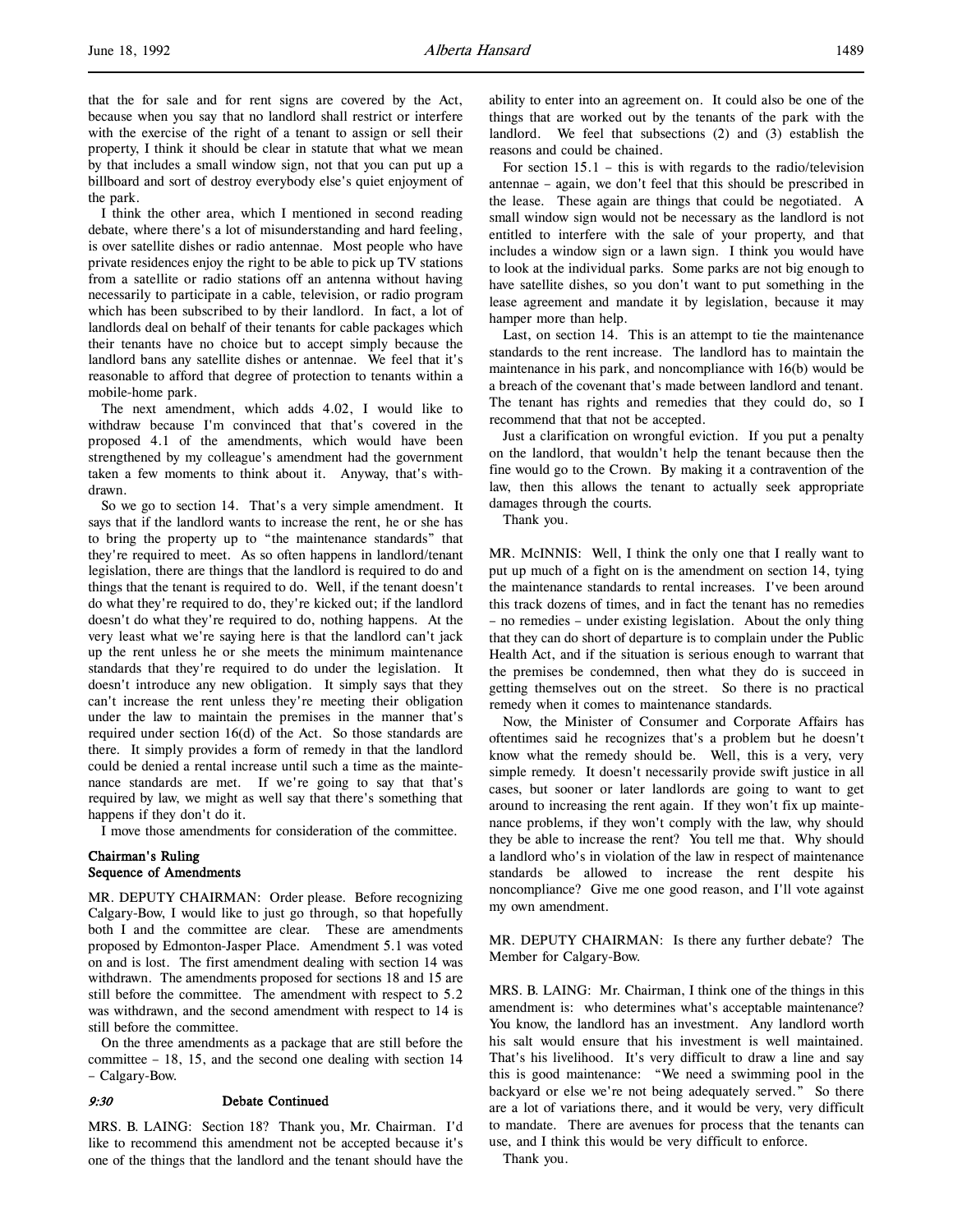MR. McINNIS: I think the hon. member is suffering a fairly basic confusion here. She began a moment ago saying the tenant has all kinds of remedies for poor maintenance, and then she turns around and says, well, who's going to define what's proper maintenance and what isn't? If she tries to merge those two statements, I think she will realize that in fact what's there in the Act has no meaning whatsoever, that there is no practical remedy whatsoever.

I would just like the member to be aware of what section 16 presently says, so she knows what we're talking about. We're not talking about creating a new right on anybody's part. What we're talking about is giving some meaning to what's already there in the Act. It says, "The following covenants of the landlord form part of every tenancy agreement," and that includes certain maintenance items which are covered under subsection (d):

that throughout the tenancy the landlord shall take all reasonable steps

(i) to maintain the mobile home site sound and fit,

(ii) to maintain the common areas habitable and in good repair,

(iii) to maintain all electrical, plumbing, sanitary, heating, fuel and other facilities supplied by him sound and fit for the purposes for which they are intended,

(iv) to provide for, or ensure the provision of means for, the removal or disposal of garbage . . .

You don't want to have garbage everywhere.

(v) to maintain proper access to the mobile home site.

These are things that are deemed by the law to be a part of every tenancy agreement. All we're saying is that if the landlord won't do those things, he can't jack up the rent. What's wrong with that? It's nothing to do with a swimming pool; it's nothing to do with any luxury. We're talking about plumbing, electrical, sanitary. You know, if the sewer's backing up, why should the landlord get a rent increase that the sewer's backing up? Answer me that one, please.

HON. MEMBERS: Question.

MR. DEPUTY CHAIRMAN: Order please. Are there further speakers? Seeing no further speakers and having heard the call for the question, those in favour of the amendments proposed to section 18, section 15, and section 14, please say aye.

SOME HON. MEMBERS: Aye.

MR. DEPUTY CHAIRMAN: Those opposed, please say no.

SOME HON. MEMBERS: No.

MR. DEPUTY CHAIRMAN: The amendments are lost.

[Several members rose calling for a division. The division bell was rung]

### 9:40

MR. DEPUTY CHAIRMAN: Order please. All those in favour of the amendments to sections 14, 15, and 18 as proposed by the Member for Edmonton-Jasper Place to Bill 19, please stand.

MR. WICKMAN: I thought it was only the one, that there was a call for only one.

# Chairman's Ruling Voting on Amendments

MR. DEPUTY CHAIRMAN: One moment, please. The Chair in the course of dealing with these amendments has clearly indicated that it was dealing with them as a package. I think that's been

clear all the way through. Therefore I announced the vote on that basis, and we'll take it on that basis.

[Several members rose calling for a division. The division bell was rung]

[Eight minutes having elapsed, the House divided]

| For the motion:     |           |              |
|---------------------|-----------|--------------|
| Doyle               | Gibeault  | Sigurdson    |
| Ewasiuk             | McInnis   | Woloshyn     |
| Fox                 | Miolsness |              |
| Against the motion: |           |              |
| Ady                 | Hyland    | Paszkowski   |
| <b>Black</b>        | Klein     | Payne        |
| <b>Brassard</b>     | Kowalski  | Severtson    |
| Calahasen           | Laing, B. | Shrake       |
| Clegg               | Lund      | Sparrow      |
| Dinning             | McFarland | Tannas       |
| Elliott             | Moore     | Taylor       |
| Evans               | Musgrove  | Thurber      |
| Fischer             | Nelson    | West         |
| Gesell              | Oldring   | Wickman      |
| Gogo                |           |              |
| Totals:             | For $-8$  | Against – 31 |

MR. McINNIS: A point of order, Mr. Chairman.

MR. DEPUTY CHAIRMAN: One moment, please. We must complete the vote.

[Motion on amendments lost]

MR. DEPUTY CHAIRMAN: I'd now recognize the Member for Edmonton-Jasper Place.

### Point of Order Voting on Amendments

MR. McINNIS: I'd like the Chair to clarify how it's possible, then, to get a vote on a single proposition. We often put amendments forward in groups to try to facilitate the committee, and we don't find out until a discussion whether there are going to be problems or not. How is it possible, then, to get a vote on a simple proposition? I mean, my friends in the Liberal Party got confused. They thought they were voting on the same thing I thought we were voting on.

MR. DINNING: You're always confused, John.

MR. DEPUTY CHAIRMAN: Order please.

MR. McINNIS: That's a disorderly comment. You call yourself a Minister of Education?

It seems to me that there ought to be some way we can get a vote on a simple proposition if we want to in committee. If not, then we're going to be stuck with going through every item line by line by line. I mean, there has to be some way you can facilitate things that flow and then stop and have a vote on a particular item which needs to be voted on. Is there not some procedure to do that in this committee?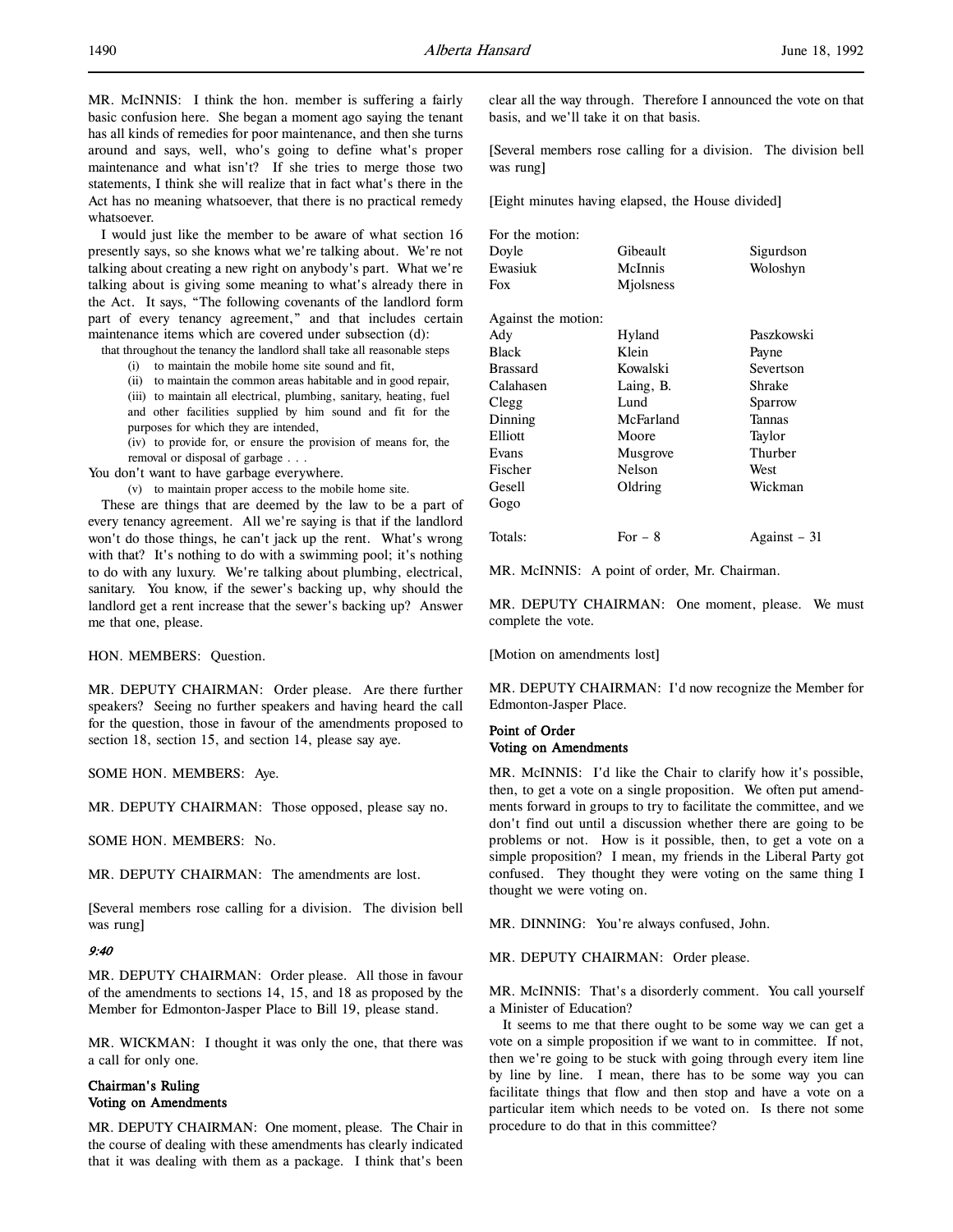MR. DEPUTY CHAIRMAN: The point made by the Member for Edmonton-Jasper Place is well taken. Yes, there is: simply request it.

MR. McINNIS: I thought it was.

### 9:50

MR. DEPUTY CHAIRMAN: The Chair heard no request to the Chair to divide that particular item, item 14, out of the package that the Chair had been announcing as he dealt with the amendments through the debate. That is something that has been done on previous occasions, but the Chair heard no such request.

The Member for Edmonton-Whitemud.

MR. WICKMAN: Mr. Chairman, in all due respect, sitting here, I could very, very clearly hear the Member for Edmonton-Jasper Place ask specifically for the standing count to only apply to the one amendment, and that's the reason why the Member for Westlock-Sturgeon came over and discussed it. We talked about that one and said yes, we were prepared to support that, but I do have difficulties with one of the others. So in fairness to the Member for Edmonton-Jasper Place, he did make that request very, very clearly.

MR. DEPUTY CHAIRMAN: The Chair only heard the request after the vote had commenced, and at that point it is . . . [interjection] Well, the initial vote was taken, yes, but prior to the standing vote.

The Chair regrets any confusion, but I would suggest we should move on to the next debate.

MR. TAYLOR: Mr. Chairman, could I then move that we have a standing vote on the one item?

MR. DEPUTY CHAIRMAN: The matter has been decided, hon. member.

AN HON. MEMBER: Out of order.

MR. TAYLOR: I think I'm quite in order to move that we vote on item – I forget the number of that item. Then if it's challenged, we can rise and have a standing vote on whether we vote on the item.

MR. DEPUTY CHAIRMAN: The Chair must rule, hon. Member for Westlock-Sturgeon, that your motion is not in order. The vote has been taken; the matter has been decided.

MR. McINNIS: On the point of order, it seems to me that I spoke to that particular amendment. We went back and forth on it. I requested a vote on that particular amendment. Now, the procedure for requiring a standing vote is that three members stand. How can three members stand and speak at the same time? How can I communicate to the Chair that I want to vote on one particular item? What's the mechanism, just so we know?

AN HON. MEMBER: Read Beauchesne.

MR. McINNIS: Beauchesne? What am I supposed to do, pick it up and throw it at him?

MR. DEPUTY CHAIRMAN: The procedure, hon. member, in the Chair's view is quite straightforward, and that is: prior to the vote being taken, the request is made. But in this case the

request, as far as the Chair is aware, was made after the initial vote was taken. What we were voting on, I believe, was made quite clear by the Chair.

### Debate Continued

MR. DEPUTY CHAIRMAN: Are there any further speakers with respect to Bill 19 as amended? The Member for Edmonton-Whitemud.

MR. WICKMAN: Thank you, Mr. Chairman. I just want to make a couple of comments prior to us voting on Bill 19, prior to it going into third reading. I think we have to really, really view occupants of mobile homes as being much more comparable to homeowners than to tenants. Even though tenants deserve tenure and certain rights and that have been established, or some of them have been established and such, for a mobile-home owner – and I pointed this out before – it's a lot more difficult than packing up some boxes and facing those other distressing factors that come into play when one has to relocate. You've also got to move that home. You're actually moving your home, and that can be a very, very costly venture.

I become very, very concerned when we have these situations. This Bill without question does toughen up considerably what is out there at the present time, but there's a couple of areas that I feel are still overlooked, and I would hope somewhere along the line they can be addressed, or somewhere along the line there may not be a need to ever deal with them. But even taking into consideration the comments from the Member for Calgary-Bow that if there's going be, let's say, redevelopment of a site, it would require 12 months' notice for that person to be evicted or forced to relocate. However, what is in there in the interim is the possibility – at least the way I interpret it, and correct me if I'm wrong – that that notice can be given, and then once that sixmonth period since the last rental increase has gone, they could give a rent increase of any amount to simply drive those people out. What I'm saying may sound ridiculous, but a comparable situation happened in Edmonton-Avonmore. I'm sure the member, if she had the opportunity, would speak to it. I was at that same meeting. What these mobile-home owners were facing was difficult to comprehend, that anybody could be that harsh and that hungry for the dollar, that it didn't matter what they had to do to drive these people off that land, they were prepared to do it.

The point I'm trying to make to the Member for Calgary-Bow is that the 12 months in itself is fine enough, but how do you prevent the situation of a developer that is determined to drive everybody off that land within six months by saying, "I'm serving notice that your rent goes up \$500 a month six months down the road," or whenever the first opportunity is allowed. I don't see anything in here that would prevent that situation. Again, I say that it may sound ridiculous, but there are people out there, very few, that will exploit other people and take advantage of that type of situation. I've become really, really concerned, and I would like to see it go a bit further. I agree that a person's land is a person's land. Still, there has to be some respect. There have to be some rights for those people that one has earned their livelihood from. I don't think that philosophy that we hear always holds; some entrepreneurs will state that you accumulate your wealth off other people's money, and you use other people's sweat for labour and such. I think, Mr. Chairman, that we get into a situation here that that full protection isn't there. It's not addressed as Bill 19 presently stands, unless there is something in there I'm not aware of.

The other point that I would make is the question of allowing people in the mobile homes to erect, for example, a satellite dish.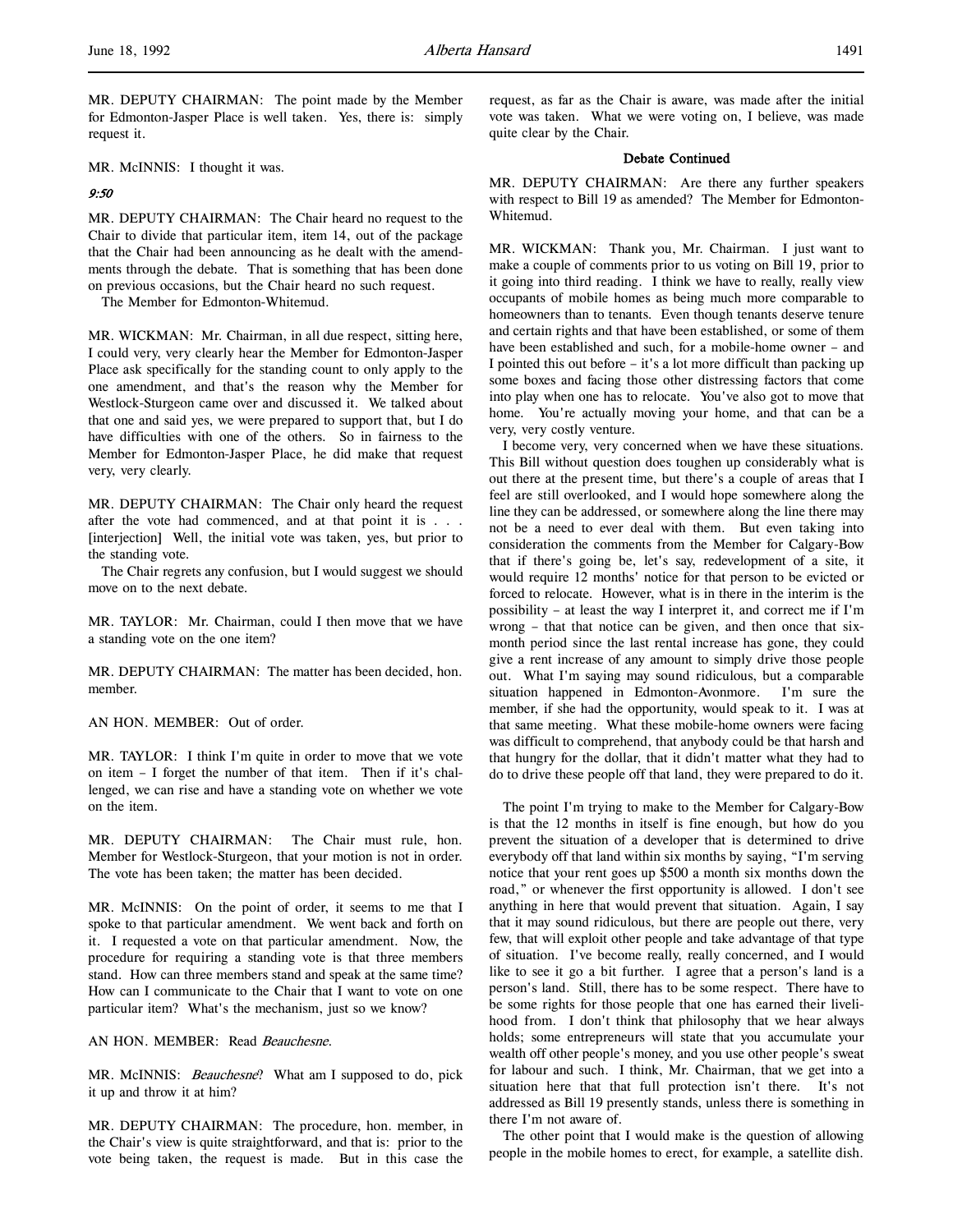One of the difficulties I have with that is that even homeowners do not have that God-given right to do so. There are land use bylaws. There are setbacks and so on and so forth. My concern with that type of restriction would be that it would in fact go in the other direction, and had that particular amendment read, "Satellite dishes, provided it does not conflict with local land use bylaws," it may have been a bit different. That was, generally speaking, a legitimate concern, because there are mobile parks out there that the owners have simply said, "Thou shalt not have this; thou shalt not have that," depriving those, and I call them homeowners, of certain rights that other homeowners are allowed to enjoy.

It's an improvement, no question about it. It's an improvement, but it hasn't gone quite as far as it should have.

MR. DEPUTY CHAIRMAN: Does the Member for Edmonton-Beverly wish to speak?

MR. EWASIUK: Thank you, Mr. Chairman. Just a few comments I want to make regarding a letter I received from a tenant from a mobile-home facility in the city of Calgary. He had a major problem in that there seemed to be a regulation in that particular mobile-home park that a 20-year-old mobile home must be removed if the tenant had to leave that particular area. He had been unemployed for a certain period of time. It was necessary for him to seek employment elsewhere, and therefore he had to leave town. When he put his mobile home up for sale, because it was of a 20-year vintage, he was told that he had to move it. He couldn't sell it and leave it there; he had to move it. Of course, because there was no sale for that type of mobile home and because he couldn't relocate it to another site because of the shortage of sites in the province of Alberta, he was eventually forced to abandon this particular mobile home so he could get other employment in another part of the province. He had a total financial loss as a result of the regulation of this mobile-home park. So I would ask the member who introduced the Bill to consider this situation in this legislation; in fact, if it's relevant to this legislation. I wasn't sure if it was or not.

#### 10:00

I think it's important, again, to emphasize that landlords and owners of mobile parks really do have almost an ironclad situation on tenants, primarily because there is a lack of facilities for an option, for a tenant to be able to relocate, to move about. It's not easy to pick up a mobile home and move, as if you were in an apartment, where you can back up a half-ton truck and move your belongings. A mobile home is an expensive venture, compounded by the fact that there's a lack of spaces for these mobile homes. I would just ask the member for her consideration in looking at a situation like this, where a tenant who is forced to leave a location should not be forced to take his unit with him. He should be able to sell the property irrespective of the vintage in order that he has the freedom to move. Indeed, if he has a buyer for the property, he should be able to sell it. I don't think the management of a park should put that kind of a restriction on a tenant.

Also, there is a suggestion that there are some mobile-home operators who have a tendency to have agreements with a company that sells mobile homes. In fact, the tenants are encouraged, if they're trading up, that their mobile-home park will accept homes for that particular company that sells them, and there are suggestions that in fact there may be some kickbacks from the sellers of mobile homes to that particular mobile-home park's operators or managers.

So I think there's a great deal to be looked at in terms of protection in this respect. There are no provisions in the Act – that is, at the present time – to protect a tenant who wishes to sell his mobile home and is prevented from doing so by the manager or landlord.

#### MR. DEPUTY CHAIRMAN: The Member for Calgary-Bow.

MRS. B. LAING: Thank you, Mr. Chairman. In this amendment, under section 22, tenant's right to transfer, the tenant has the right to

- (a) assign or sublet the mobile home site, and
- (b) to sell, lease or otherwise part with the possession of his mobile home in conjunction with an assignment or subletting of the mobile home site.

The landlord cannot interfere. Now, your constituent could have rented that mobile home while he was away, and that would have protected his investment. That's one of the real advantages of the amendment Act, that the landlord can no longer insist that you use a certain rental agent, cannot force you to abandon that home when you have to move. That is covered in this Act.

One of the real problems with mobile homes is the lack of sites. Calgary is extremely tight. We're lucky if we have one site, someone told me. But by putting a lot of very retrograde conditions on the landlords, you're not going to encourage them to open up more parks. You have to get that balance. What we're trying to do in this amendment Act is get the balance so that you don't say to the private sector that it's so rigid that you're not going to make any money, you're not going to have control of your own land, yet we want to make it fair to the tenant. We're trying to hit the balance between the landlord's interests and the tenant's interests, and I think this amendment has done that. I would encourage all of you to support it.

Thank you.

HON. MEMBERS: Question.

MR. DEPUTY CHAIRMAN: Further speakers?

[Title and preamble agreed to]

[The sections of Bill 19 as amended agreed to]

MRS. B. LAING: Mr. Chairman, I would move that the Bill be reported as amended.

[Motion carried]

## Bill 30 Department of Tourism, Parks and Recreation Act

MR. DEPUTY CHAIRMAN: There is an amendment having been submitted, and we will have it circulated.

Are there any questions, comments from members with respect to this Bill?

MR. SPARROW: Mr. Chairman, we had a good discussion in second reading of Bill 30, and looking back at *Hansard*, there was one concern from the Member for Calgary-North West which I did not address in my remarks. It was to do with the advisory boards, committees, and councils and the right of the minister to establish such and to set fees. We have standard fees for all the different boards and agencies, and this section would be dealt with in the same manner as others in all other Acts.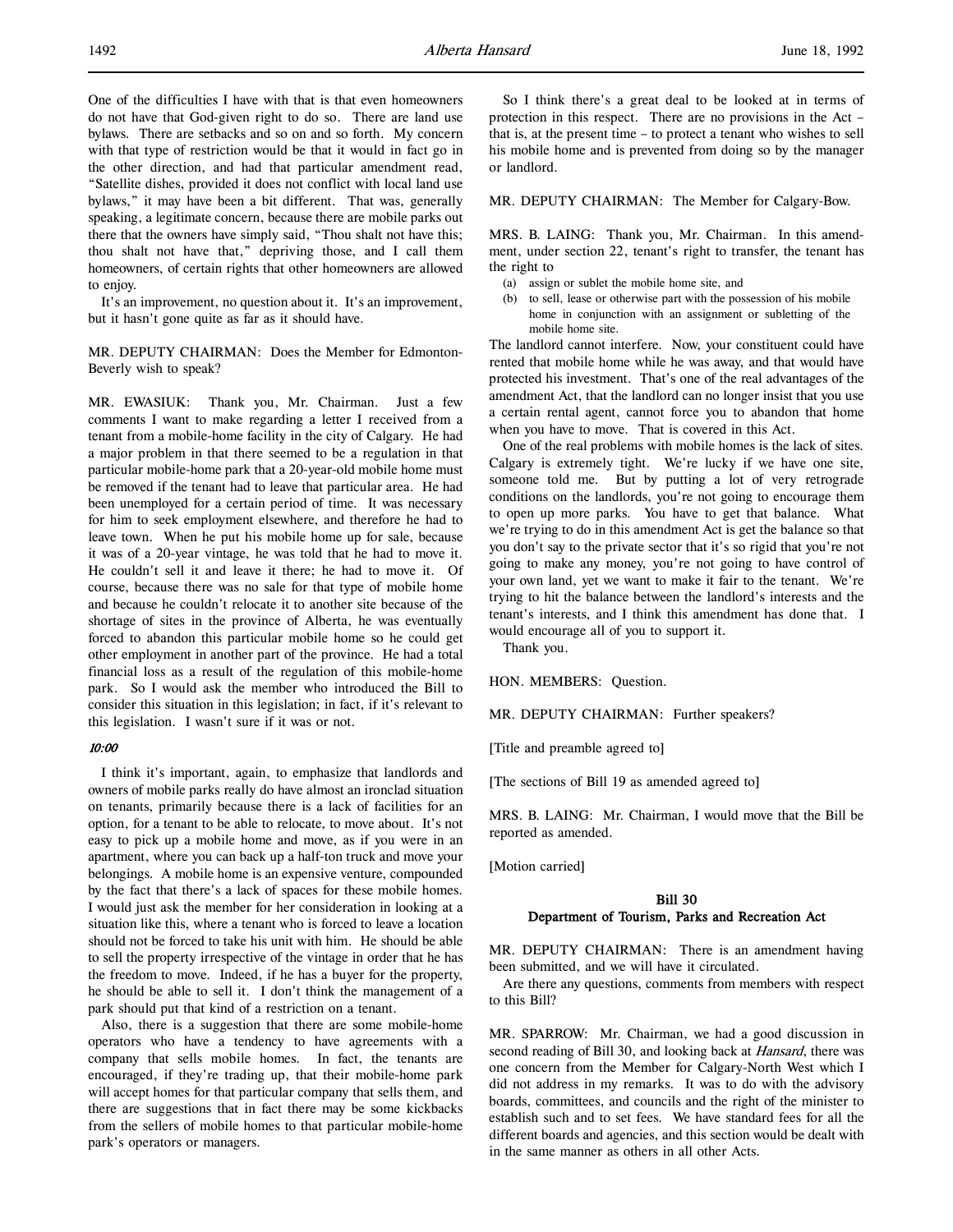Mr. Chairman, I'm sure we covered most of it in the last, and looking at the hour, I will not make any more comments, and look forward to the questions.

MR. DEPUTY CHAIRMAN: Further speakers? The Member for West Yellowhead.

MR. DOYLE: Thank you, Mr. Chairman. Bill 30, of course, is the Bill to amalgamate the two departments of Recreation and Parks and Tourism under one ministership. I want to say that we in the Official Opposition are pleased with this move. It was a request that we'd made of government in many exercises, looking at the excess of cabinet ministers on the government side of the House, and without naming any others tonight, I want to express appreciation that the ministries of Recreation and Parks and Tourism went together. I've no further comments, Mr. Chairman, in regards to the past Minister of Recreation and Parks because he's found himself another cabinet post, and I wish the new minister of Tourism, Parks and Recreation well in his new position. I also saw today in a news release that the minister has now found himself a new deputy minister, and I wish the deputy minister well in his new position.

Mr. Chairman, the Bill itself was discussed at great lengths by my colleagues the other night and other colleagues in the House. I had a question, of course, that was addressed with my caucus when I was reading the grants under  $8(2)(d)$ , classes of persons, but I understand "classes of persons" is a terminology that does not separate one class of people from another; it's a terminology used for different groups. I had some concern with that type of terminology because I don't feel there are any different classes of people in our society here in Alberta.

### 10:10

The advisory boards and committees:  $7(2)(b)$ , "prescribe the term of office of any member," and  $7(2)(d)$ , "authorize, fix and provide for the payment of remuneration and expenses to its members." Did I understand the minister clearly that these figures are public as to what the members get paid, or is it something that is not public? I would like to see those figures made public or know where those figures can be found. It gives the minister quite a power when he gets to establish any rate whatsoever.

Under the guarantees of loans is that same term, "classes of persons," so I understand that now. But under (f), "prescribe the terms and conditions on which guarantees or indemnities are to be given," and under (g) "prescribe the security to be given to the Government by applicants in consideration of guarantees or indemnities," I'd like to say here, Mr. Chairman, that under the Canada/Alberta tourism agreement there was very little security on some places. In fact, we had a grant given to a hotel in Jasper that was owned by the family of the leader of the Liberal Party. There was a major fire in that hotel while it was being reconstructed under the Canada/Alberta tourism agreement, and I've never heard whether there was insurance on that money or how the taxpayers made out with the contribution of somewhere under a million dollars to that particular facility and the other facilities owned by the Liberal leader and his family.

Mr. Chairman, other problems with the Canada/Alberta tourism agreement. I would hope that further programs such as that – I can recall that one hotel inside Jasper park gates did not keep their schedule. Nobody seemed to remind them that they had to be kept on schedule or books had to be sent in. In fact, the Auditor General pointed out that there was very little record kept on how projects were coming. I believe that is now in the courts. The Department of Tourism canceled the grant, and the motel will

probably be in receivership in a short time unless things are straightened out. They were given a grant, and apparently the department had some qualms as to whether or not files were kept properly and whether or not the construction was done properly. But why wait two years before you just shut the project down and not let that hotel operate in a very busy tourist season right inside Jasper park gate? It was a very important motel . . .

## Chairman's Ruling Relevance

MR. DEPUTY CHAIRMAN: Order, hon. member. The Chair recognizes that sometimes information has to be provided to debate the clauses of a Bill, but the Chair fails to see the relationship in the last remarks.

MR. DOYLE: Thank you, Mr. Chairman. That was a point I wanted to raise.

### Debate Continued

MR. DOYLE: Mr. Chairman, acquisition of property, in 12(2): Land acquired under this section shall be under the administration of the Minister of Forestry, Lands and Wildlife unless . . . the Lieutenant Governor in Council specifies that it is under the administration of some other minister.

Could the minister perhaps tell me why some lands are allowed to be under Tourism and other lands are under Forestry, Lands and Wildlife? Is that something to do with forestry having to control . . .

MR. DEPUTY CHAIRMAN: Order in the committee, please. Continue.

MR. DOYLE: Thank you, Mr. Chairman, for maintaining order. I understand the Minister of Education and the minister of public works are having a great time over there. It's getting late in the evening, and they're getting the giggles. Perhaps the Chairman could direct them to another location if they don't come to order.

Mr. Chairman, I was talking about why Forestry, Lands and Wildlife have to own certain lands that are under Tourism, Parks and Recreation. They could be remote areas – I'm not too sure – but it looks like two people are looking after the same piece of land.

Under (h),

prohibiting, or requiring that the consent of the Minister be obtained for, assignments of any class of dispositions and, with respect to any class of dispositions . . .

Is that for selling the land? I'm not exactly clear on that.

Perhaps the minister could address the revolving fund established under section 12 of the department of tourism and recreation Act.

The Tourism Education Council Act is amended by adding "Parks and Recreation." Does that mean that the Tourism Education Council Act will now become the tourism, parks and recreation education council Act? How is that going to help with the education of those who look after the parks throughout the provinces? Do the rangers come under that, or is it some other group of people that you'll be training under parks and recreation? I understand that most of the people in parks and recreation are direct employees of the government, whereas in the tourism industry the private sector is more involved, with some direction from Alberta tourism.

The minister, in establishing this Act perhaps should have looked at the Wilderness Areas, Ecological Reserves and Natural Areas Act, because they both could have been done at the same